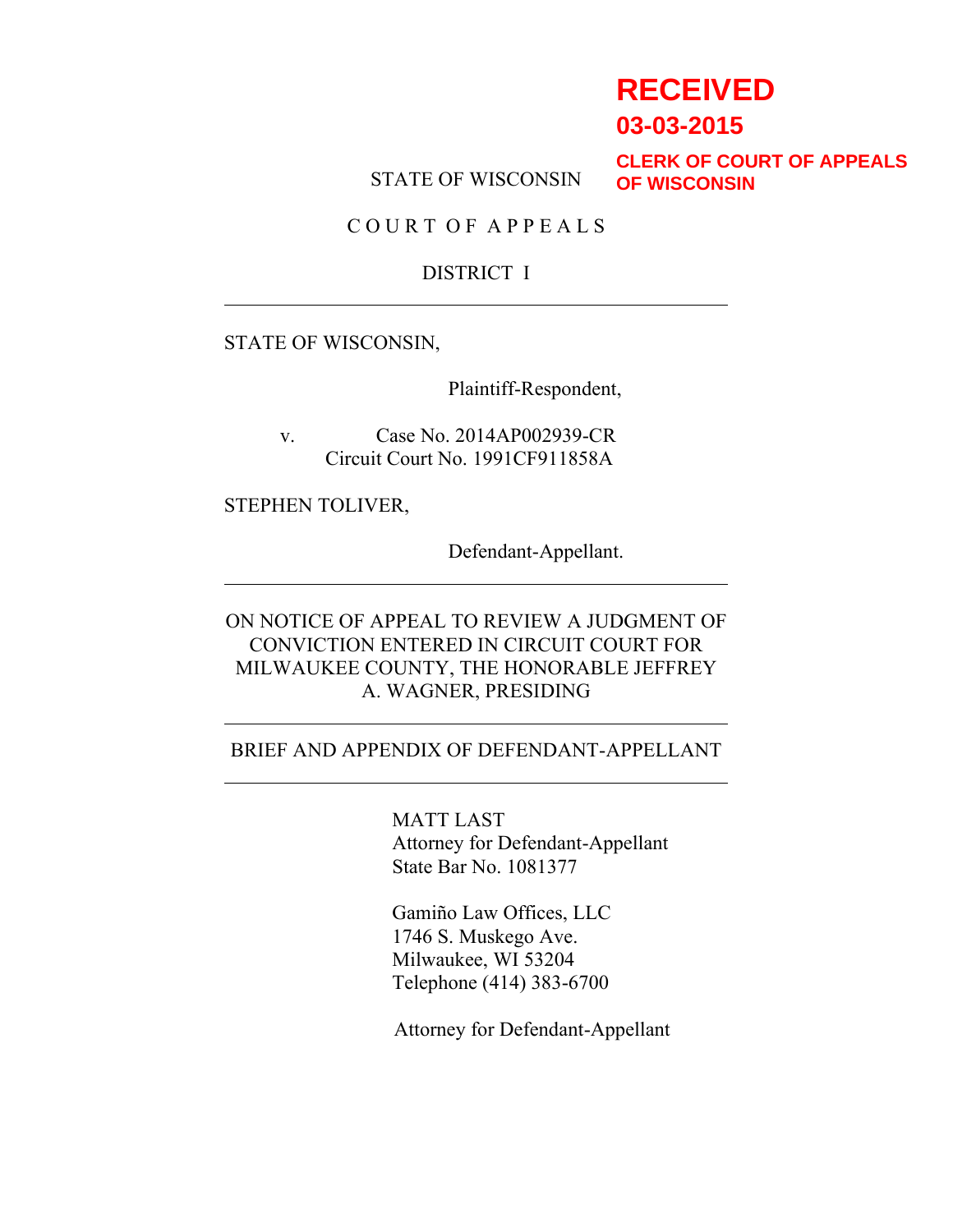# Table of Contents

|                                                                                                                                                                                         | Page           |  |
|-----------------------------------------------------------------------------------------------------------------------------------------------------------------------------------------|----------------|--|
|                                                                                                                                                                                         | 3              |  |
| Statement on Oral Argument and Publication                                                                                                                                              | $\overline{4}$ |  |
|                                                                                                                                                                                         | 5              |  |
|                                                                                                                                                                                         | 10             |  |
| I. The Trial Court Erred in Denying Mr.<br><b>Toliver's Post Conviction MotionBased</b><br>on the Grounds That Mr. Toliver Did<br>Not Enter His Pleas Knowngly and                      | 10             |  |
| II. The Trial Court Erred in Denying Mr.<br><b>Toliver's Post Conviction Motion Based</b><br>on The Grounds That the Plea<br>Agreement was Premised on a Legal                          | 14             |  |
| III. The Trial Court Erred in Failing to<br>Vacate Mr. Toliver's Plea on Grounds<br>Mr. Toliver Plead to a Non-Existent                                                                 | 16             |  |
| IV. The Trial Court Erred in Denying<br>Mr. Toliver's Post Conviction Motion<br>Based on the Grounds That Trial<br>Counsel Failed to Provide Effective<br>Representation to Mr. Toliver | 19             |  |
|                                                                                                                                                                                         | 22             |  |
| 100<br><b>Cases Cited</b>                                                                                                                                                               |                |  |

|--|--|--|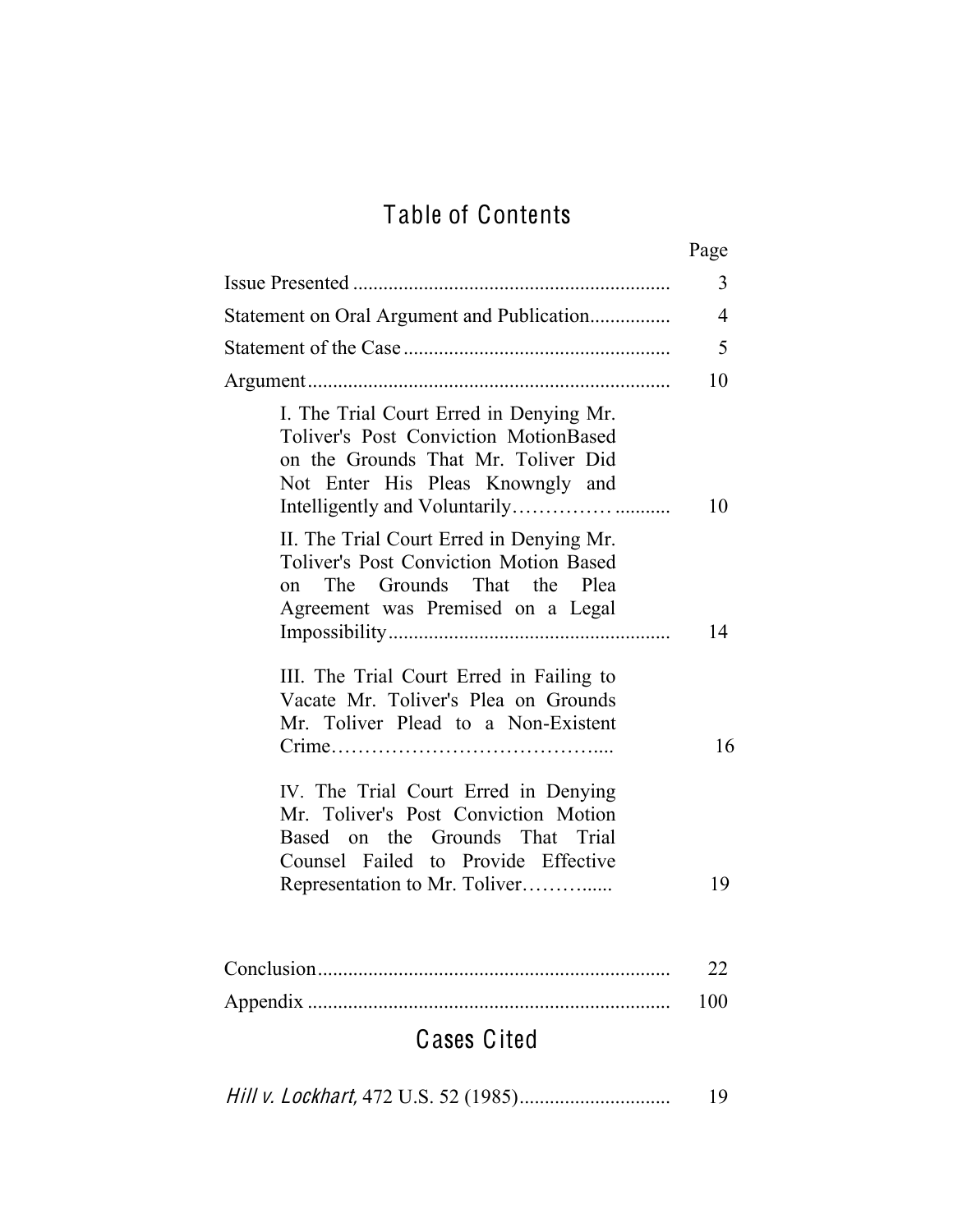| Lefler v. Cooper, 566 U.S. 1, 132 S. Ct. 1376      | 16 |
|----------------------------------------------------|----|
| $(2012)$                                           | 20 |
| Mack v. State, 93 Wis.2d 287, 286 N.W.2d 563       |    |
| Missouri v. Frye, 132 S. Ct. 1399 (2012)           | 20 |
| <i>State v. Briggs,</i> 218 Wis.2d 61, 579 N.W.2d  |    |
| State v. Brown, 276 Wis.2d 559, 687 N.W.2d         | 10 |
| State v. Cvorovic, 158 Wis.2d 630, 462             | 16 |
| State v. Dawson, 276 Wis.2d 418, 688 N.W.2d        | 14 |
| <i>State v. Hoppe</i> , 317 Wis.2d 161, 765 N.W.2d |    |
| State v. Johnson, 153 Wis.2d 121, 449 N.W.2d       | 19 |
| State v. Kosina, 226 Wis.2d 482, 595 N.W.2d        | 10 |
| State v. Riekoff, 112 Wis.2d 119, 332 N.W.2d       | 14 |
| State v. Trochinski, 253 Wis.2d 38, 644            | 10 |
| State v. Woods, 173 Wis.2d 129, 496 N.W.2d         | 14 |
| Strickland, Wasington, 466 U.S. 668, 104 S.        |    |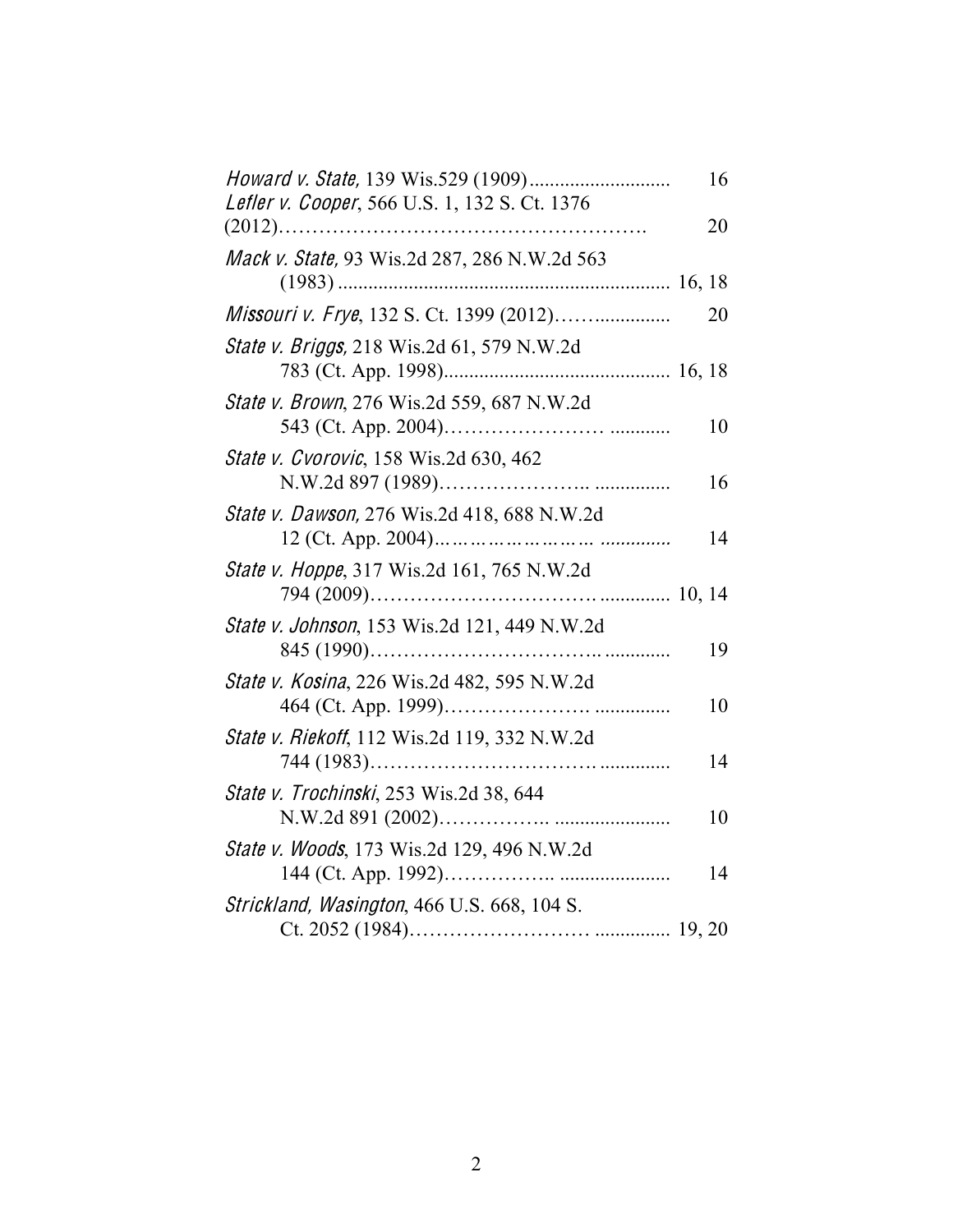#### STATE OF WISCONSIN

#### COURT OF APPEALS

#### DISTRICT I  $\overline{\phantom{a}}$  , which is a set of the set of the set of the set of the set of the set of the set of the set of the set of the set of the set of the set of the set of the set of the set of the set of the set of the set of th

#### STATE OF WISCONSIN,

Plaintiff-Respondent,

Case No. 2014AP002939-CR Circuit Court No. 1991CF911858A

v.

STEPHEN TOLIVER,

Defendant-Appellant.

### ON NOTICE OF APPEAL TO REVIEW A JUDGMENT OF CONVICTION ENTERED IN CIRCUIT COURT FOR MILWAUKEE COUNTY, HONORABLE JEFFREY A. WAGNER, PRESIDING

 $\mathcal{L}_\text{max} = \mathcal{L}_\text{max} = \mathcal{L}_\text{max} = \mathcal{L}_\text{max} = \mathcal{L}_\text{max} = \mathcal{L}_\text{max} = \mathcal{L}_\text{max} = \mathcal{L}_\text{max} = \mathcal{L}_\text{max} = \mathcal{L}_\text{max} = \mathcal{L}_\text{max} = \mathcal{L}_\text{max} = \mathcal{L}_\text{max} = \mathcal{L}_\text{max} = \mathcal{L}_\text{max} = \mathcal{L}_\text{max} = \mathcal{L}_\text{max} = \mathcal{L}_\text{max} = \mathcal{$ 

#### BRIEF AND APPENDIX OF DEFENDANT-APPELLANT

 $\mathcal{L}_\text{max}$  and  $\mathcal{L}_\text{max}$  and  $\mathcal{L}_\text{max}$  and  $\mathcal{L}_\text{max}$ 

#### Issues Presented

I. Did the trial court err when it denied Mr. Toliver's Post Conviction Motion arguing that Mr. Toliver did not enter his pleas knowingly, intelligently and voluntary?

The trial court held that Mr. Tolvier did not met his burden for plea withdrawal because he did not articulate any facts, either in his written submissions or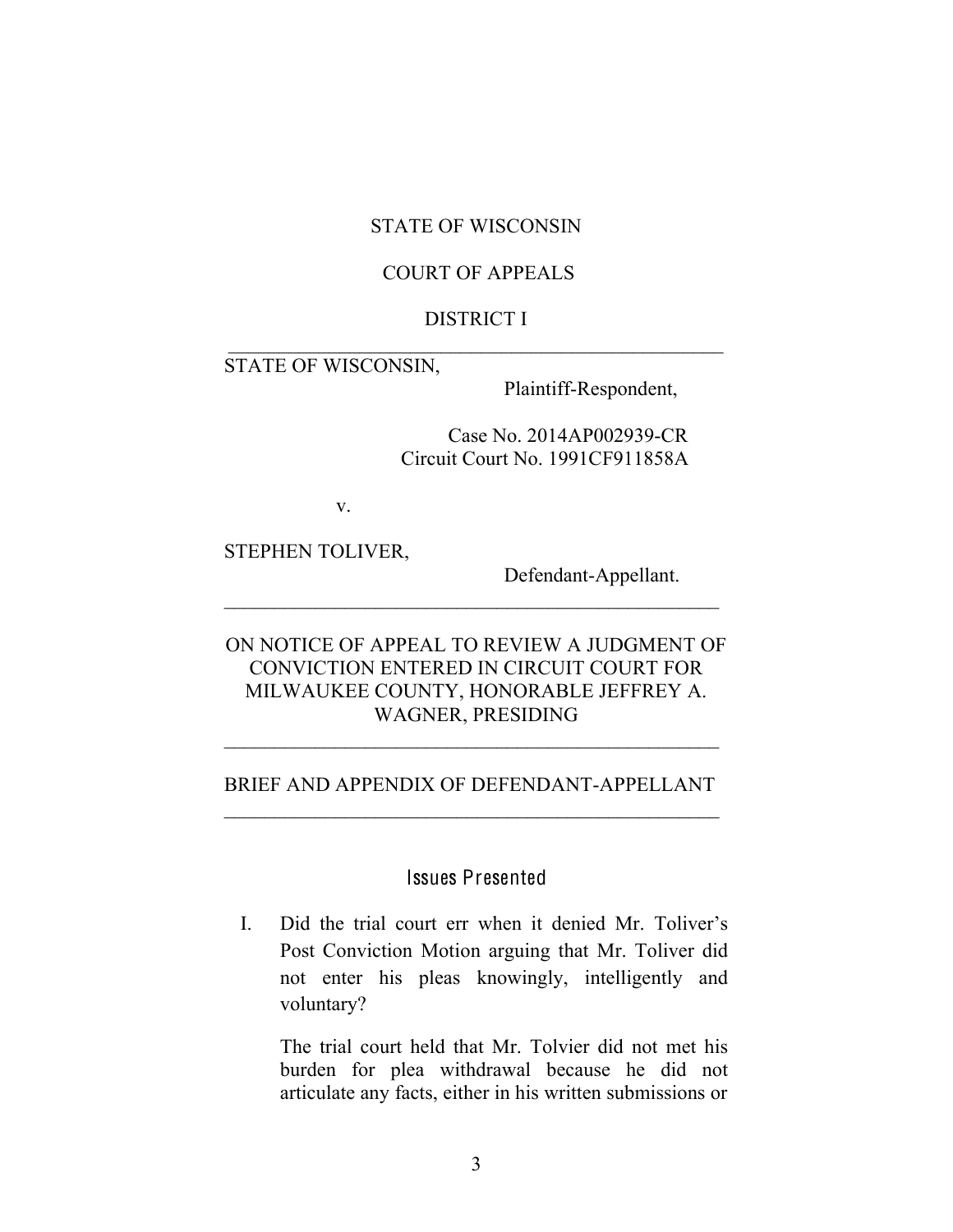at the Postconviction hearing, to show that his release in April 2014 was crucial to his decision to enter his plea and that Mr. Toliver did not sufficiently demonstrate a manifest injustice for purposes of withdrawing his plea.

II. Did the trial court err when it denied Mr. Toliver's Post Conviction Motion arguing that the plea agreement was premised on a legal impossibility?

The trial court held that the misunderstanding about custody credit qualifies as a new factor and that the appropriate remedy is to modify Mr. Toliver's sentence to effectuate his release from custody.

III. Did the trial court err when it failed to vacate Mr. Toliver's entire plea when he entered a plea to a Non-Existent charge?

> The trial court vacated the charge of Hiding a Corpse but did not vacate the count of Felony Murder.

IV. Did the trial court err when it denied Mr. Toliver's Post Conviction Motion arguing that trial counsel failed to provide effective representation?

> The trial court held that Mr. Toliver failed to sufficiently demonstrate a manifest injustice for purposes of withdrawing his plea.

Position on Oral Argument and Publication

Oral argument is not required, publication is not requested.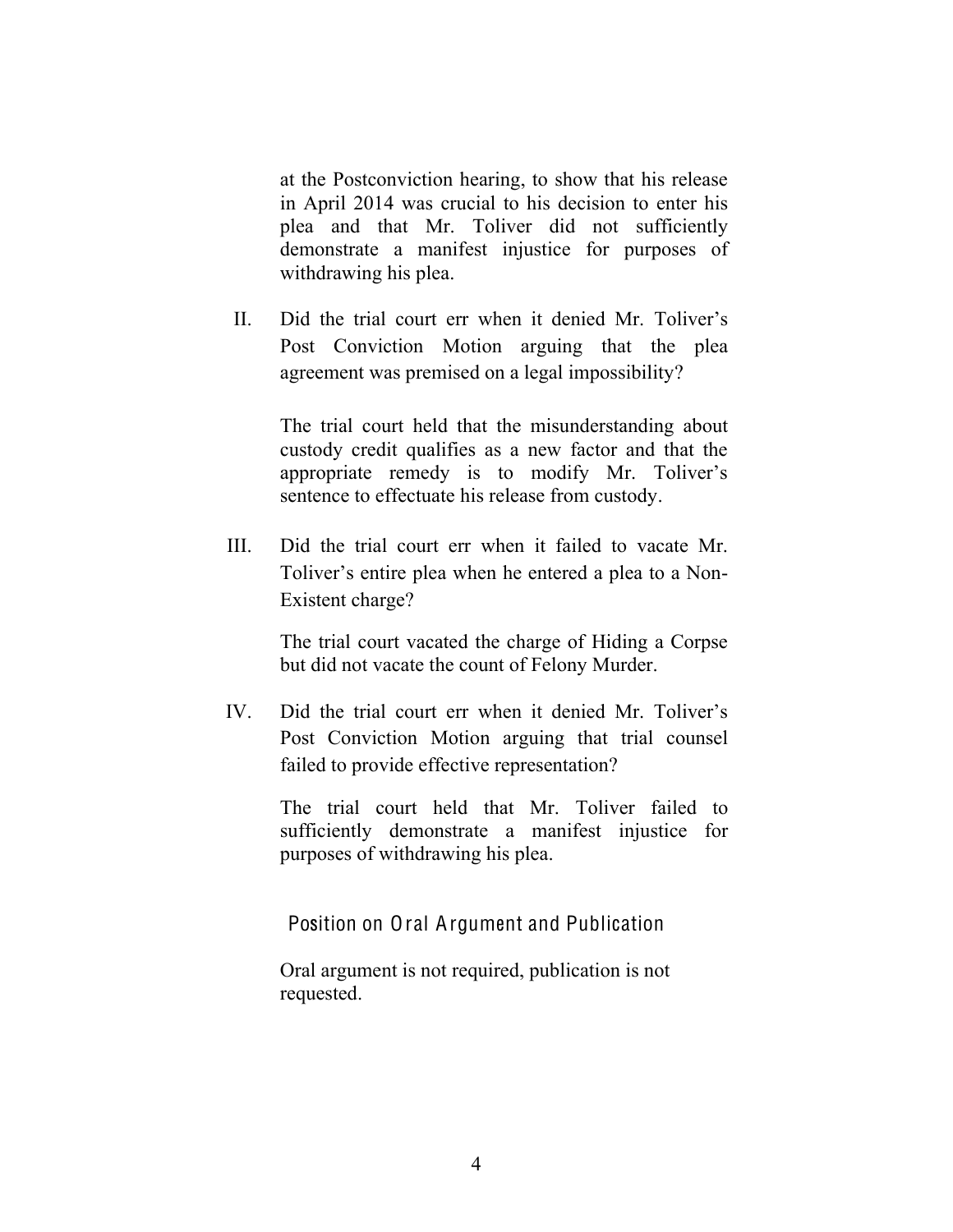#### Statement of the Case

On January 23, 2013, Mr. Toliver made an appearance in court after the Seventh Circuit reversed the original conviction from 1991 and sent this case back to the circuit court for a new trial. *R169:1*. On January 25, 2013 the parties entered into a plea agreement whereby the original count of first degree intentional homicide (PTAC) would be amended to one count of felony murder and one count of concealing a corpse. R170:1. At that hearing the prosecutor explained to the circuit court that the maximum penalty under the law at the time that the offenses were committed was 35 years and that the mandatory release was after the defendant served two-thirds of the sentence. Id. at 5. The prosecutor went on to tell the court that under his calculations Mr. Toliver's mandatory release "would come to about a year and half to two years from now. I think it is more than a year and half from now." Id. The prosecutor went on to tell the court that he would be recommending the maximum sentence because a "year and a half would be a good transition period" before Mr. Tolvier is released onto parole. *Id.* at 6. At that hearing, Defense Counsel Pat Knight, informed the court that he had calculated 7,917 days of custody credit applicable to the case. Id. at 10. There was a pretrial incarceration credit form that showed 7,917 days credit from the date of arrest of May 24, 1991 to date of sentencing January 25, 2013. R103:1. Mr. Toliver was sentenced by the court to 30 years prison with 7,917 days credit on the felony murder court and 5 years prison on the hiding a corpse count. *R170:34*.

On February 22, 2013 the circuit court issued an Order that vacated the original sentence in this case which was issued on March 16, 1992 and the court also modified the custody credit order. The circuit court changed the custody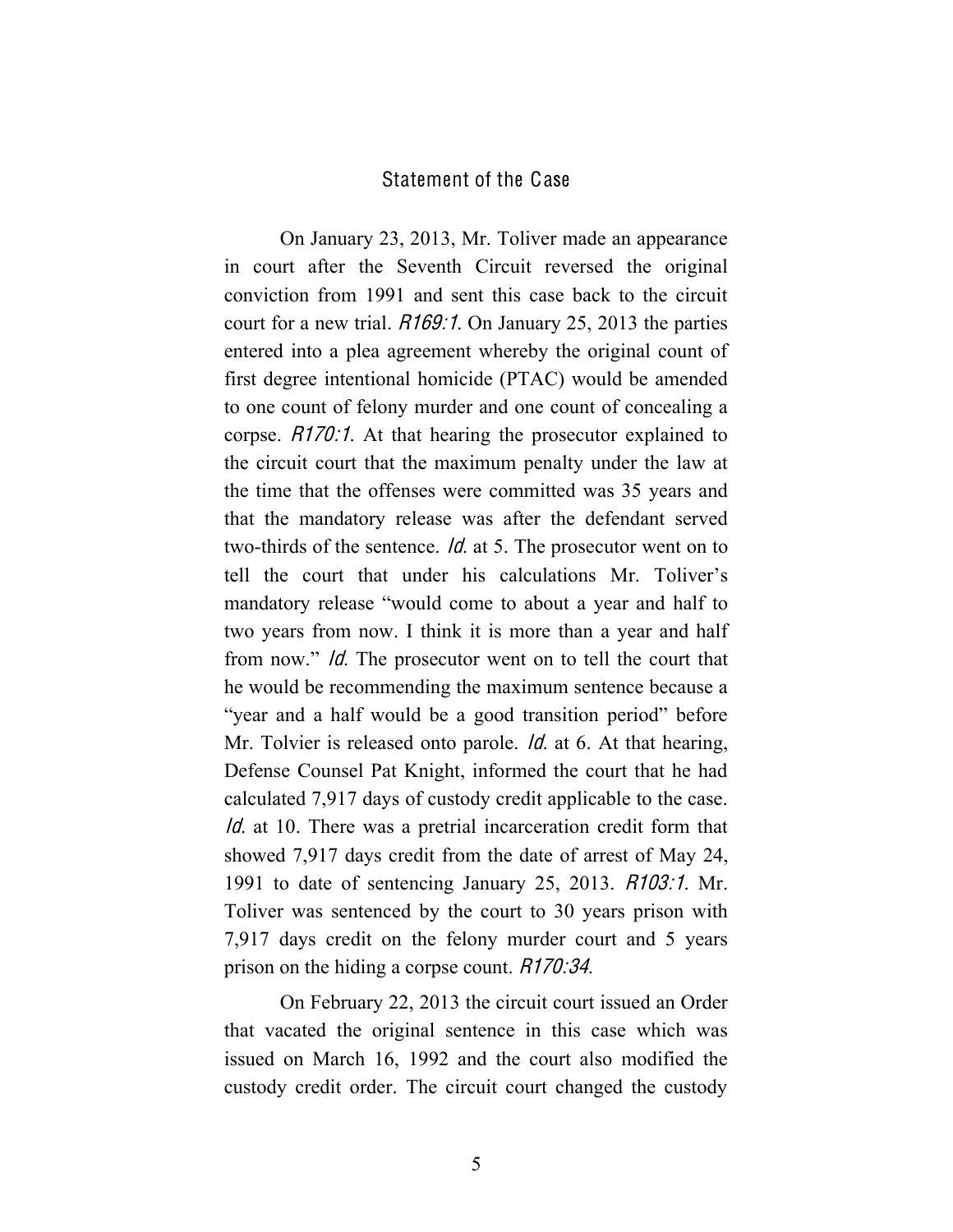credit order from 7,917 days to 297 days from the date of arrest of May 24, 1991 to the date of the original sentencing of March 16, 1992. The circuit court also directed the Department of Corrections to credit Mr. Toliver with confinement from March 16, 1992 pursuant to Wis. Stat. §973.04. R109:1. The circuit court was notified by the Department of Corrections through a letter dated April 3, 2013 that it had applied custody credit pursuant to s.973.04 from the dates of September 5, 1992 and not the date of March 16, 1992 as was previously ordered by the circuit court in its order dated February 21, 2013. R111:1. The Department of Corrections went on to explain that Mr. Toliver did not actually start serving his sentence on this case until September 5, 1992 because the original sentence was ordered to run consecutive to a sentence he was already serving and that sentence had a mandatory release date of September 5, 1992.

On May 3, 2013 the Department of Corrections notified the court through a letter the court of Hiding a Corpse was not a statute in existence when Mr. Toliver committed the original act back on May 12, 1991. R112:1. Mr. Toliver appeared in court on June 26, 2013 and informed the court, through his attorney, that the previous plea would have to be vacated and that the parties did not have an agreement resolving the case at that time. R172:2. At that hearing the prosecutor informed the court that the same offer that was previously made, just with a different charge, was being made to Mr. Toliver and that under that agreement Mr. Toliver "would have to be mandatorily released in ten months under our agreement." *Id.* at 4. The prosecutor went on to state that he was "offering him a deal where he would be mandatorily released in ten months." Id. at 5.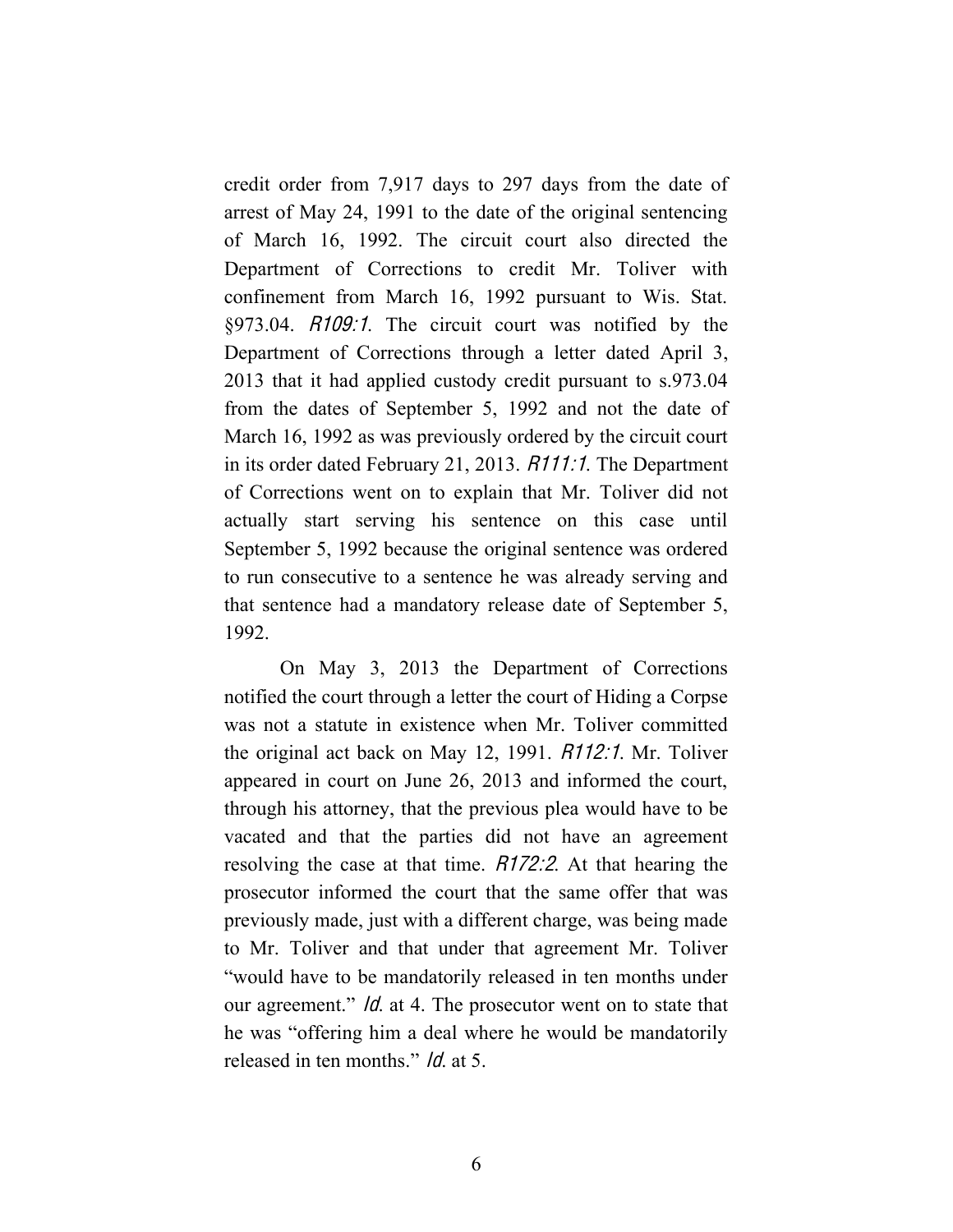On June 27, 2013 Mr. Toliver, through his attorney, informed the court that he parties had reached an agreement to resolve the case. The agreement was stated that the felony murder charge that was previously plead to would not be vacated, but that in place of the Hiding a Corpse charge, Mr. Toliver would be pleading to First Degree Reckless Endangerment and that the State would be recommending the maximum sentence of 5 years imprisonment consecutive to count #1, which was the Felony Murder charge, and concurrent to anything else. R173:2. Defense Counsel, Attorney Knight, stated to the court that the parties were stipulating and agreeing that the previous sentence imposed in Count #1 is consecutive to Count #2 but that it would be concurrent to anything else, and that the parties had agreed that Mr. Toliver was entitled to custody credit of 297 days and that "then by operation of credit required under Section 973.04, he is also granted credit for incarceration served on the original sentence from March 16, 1992 to today's date, June 27, 2013, that total will be 7.793 days." Id. at 3. Attorney Knight went on to state that the total sentence credit under both of the statutes would be 8,070 days credit and that it was his understanding that the parties were in agreement regarding the number of days. Id. at 4. The prosecutor then replied by stating "that's a correct statement of the agreement, judge." Id. A Pretrial Incarceration form was signed by Attorney Knight, Mr. Toliver and ADA Williams with 8,070 days of custody credit regarding this case. R118:1. During his sentencing argument, ADA Williams stated that the agreement was "premised on" the parties understanding that the 1991 law allows Mr. Toliver's mandatory release after serving two-thirds of his sentence. R173:8. ADA Williams went on to state that "and I believe if the court gave him a consecutive sentence, Mr. Knight has calculated that Mr. Toliver would be mandatorily released in about ten months."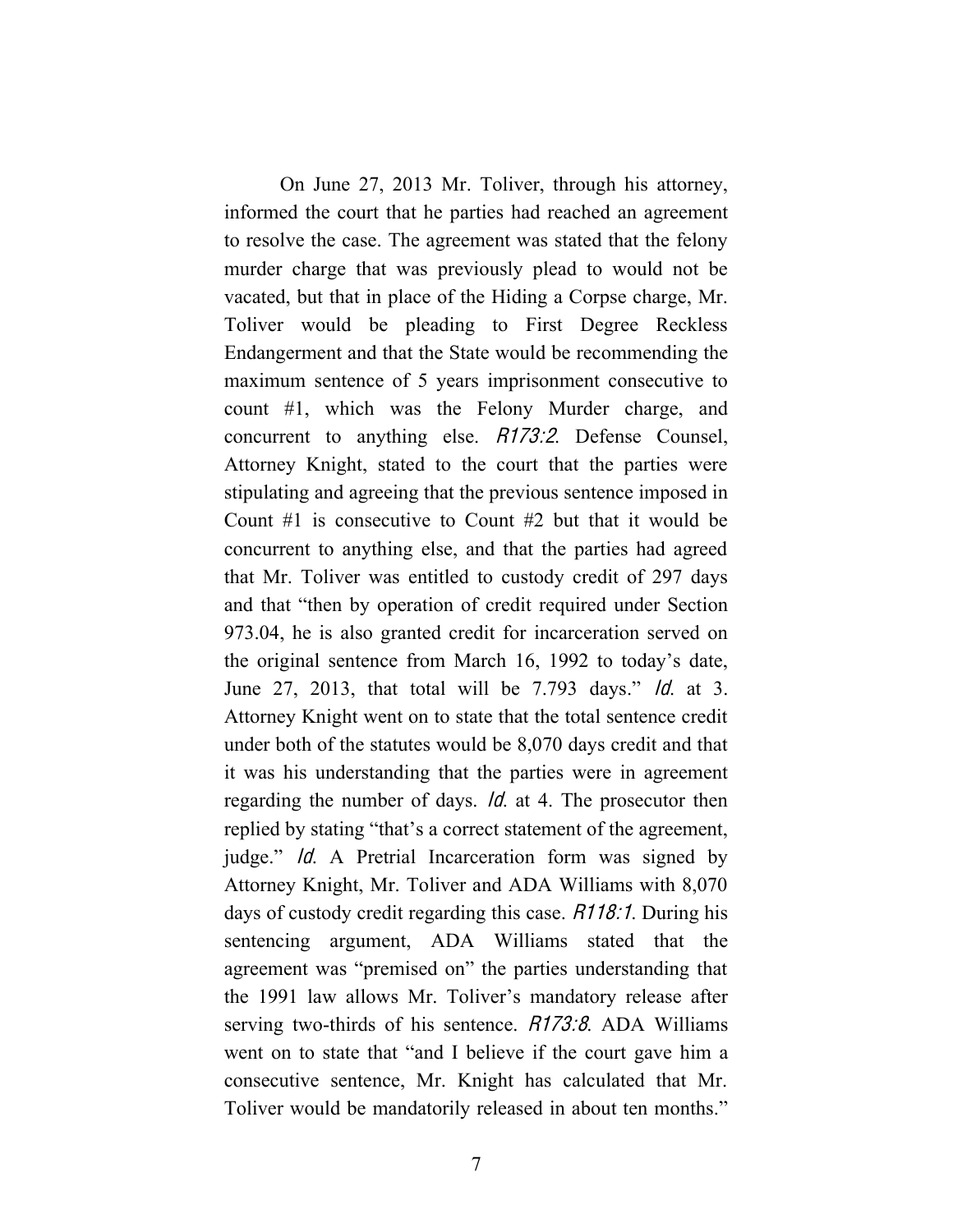Id. Attorney Knight went on to state that for the benefit of the Department of Corrections that is was "absolutely necessary that the official judgment of conviction clearly direct the credit involved," and that it also be necessary to point out that the counts are concurrent to one another. Id. at 9. ADA Williams went on to state that "I would agree with that. So madam clerk would say that these sentences run concurrent with anything else." *Id.* at 10. The court went on to sentence Mr. Toliver to the new charge in Count  $#2$  to 5 years imprisonment consecutive to Count #1 and concurrent to anything else and ordered 8,070 days custody credit. Id.

On August 29, 2013 the Department of Corrections informed the circuit court through a letter that the Department was in disagreement with the amount of credit previously granted to Mr. Tolvier because of the fact that he did not start serving his sentence until September 5, 1992. R121:1. The circuit court responded to the letter through a written Order dated September 11, 2013. The circuit court explained that while it was not obligated to grant credit from the original sentencing date of March 16, 1992, the Department of Corrections was required by statute to credit Mr. Toliver with confinement from that date. R122:1. The court vacated the 8,070 days credit at that time. Id.

On December 13, 2013 the Department of Corrections wrote an additional letter to the circuit court explaining how the Department applied Mr. Toliver's credit in this case after reviewing the latest Order from the court. *R138:1*. In this letter the Department indicated that credit was given to Mr. Toliver not from the March 16, 1992 date ordered previously by the court, but granted Mr. Toliver credit from September 5, 1992 citing the language outlined in Wis. Stat. §973.04, saying that the department "lacked statutory authority" to apply credit from March 16, 1992 to September 5, 1992. Id.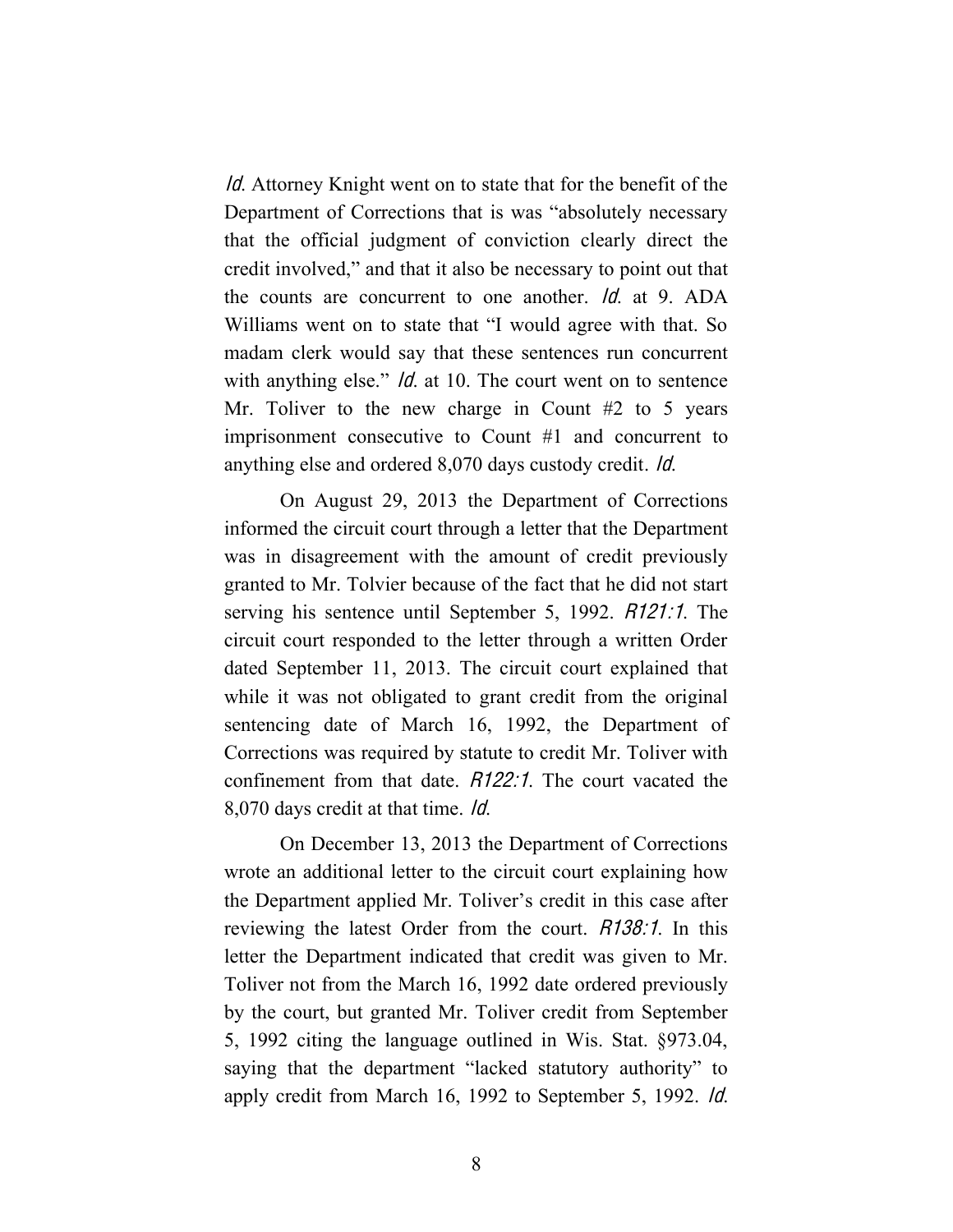The Department calculated that the mandatory release date for Mr. Toliver was July 28, 2015.

On December 20, 2013, the Court issued another Order Amending the Judgment of Conviction lowering the amount of presentence credit from 297 days to 67 days pursuant to *State v. Gavigan*. The court in this Order agreed with the Department of Corrections and ordered that Mr. Toliver's entitlement to custody credit under s.973.04 commenced on September 5, 1992. As a result of this Order, Mr. Tolvier was informed by the Department of Corrections that his new mandatory release date was March 18, 2016.

On January 29, 2014, Mr. Toliver filed a Pro-se notice of intent to pursue Postconviction relief. R145:1. On June 13, 2014 appellate counsel filed a Postconviction Motion for Plea Withdrawal with the Milwaukee County Circuit Court. R148:1. On July 28, 2014 the State filed a response to Mr. Toliver's Postconviction motion. R151:1. On July 30, 2014 appellate counsel filed a reply motion to the State's response. R152:1. On August 21, 2014 ADA Williams filed a motion regarding the State's position as to the remedy available to Mr. Tolvier regarding his sentence. *R153:1*. On September 29, 2014 appellate counsel filed a response to ADA Williams motion regarding the State's position as to Mr. Toliver's sentence. *R156:1*. On October 31, 2014 a hearing was held before the circuit court for both parties to argue the Postconviction motions. On December 1, 2014, the court issued an Order denying Mr. Toliver's Postconviction motion for plea withdrawal and the court modified the June 27, 2013 sentence Mr. Toliver received on Count #2 to 2 years imprisonment consecutive to Count #1 to effectuate an immediate release of Mr. Toliver. R162:6.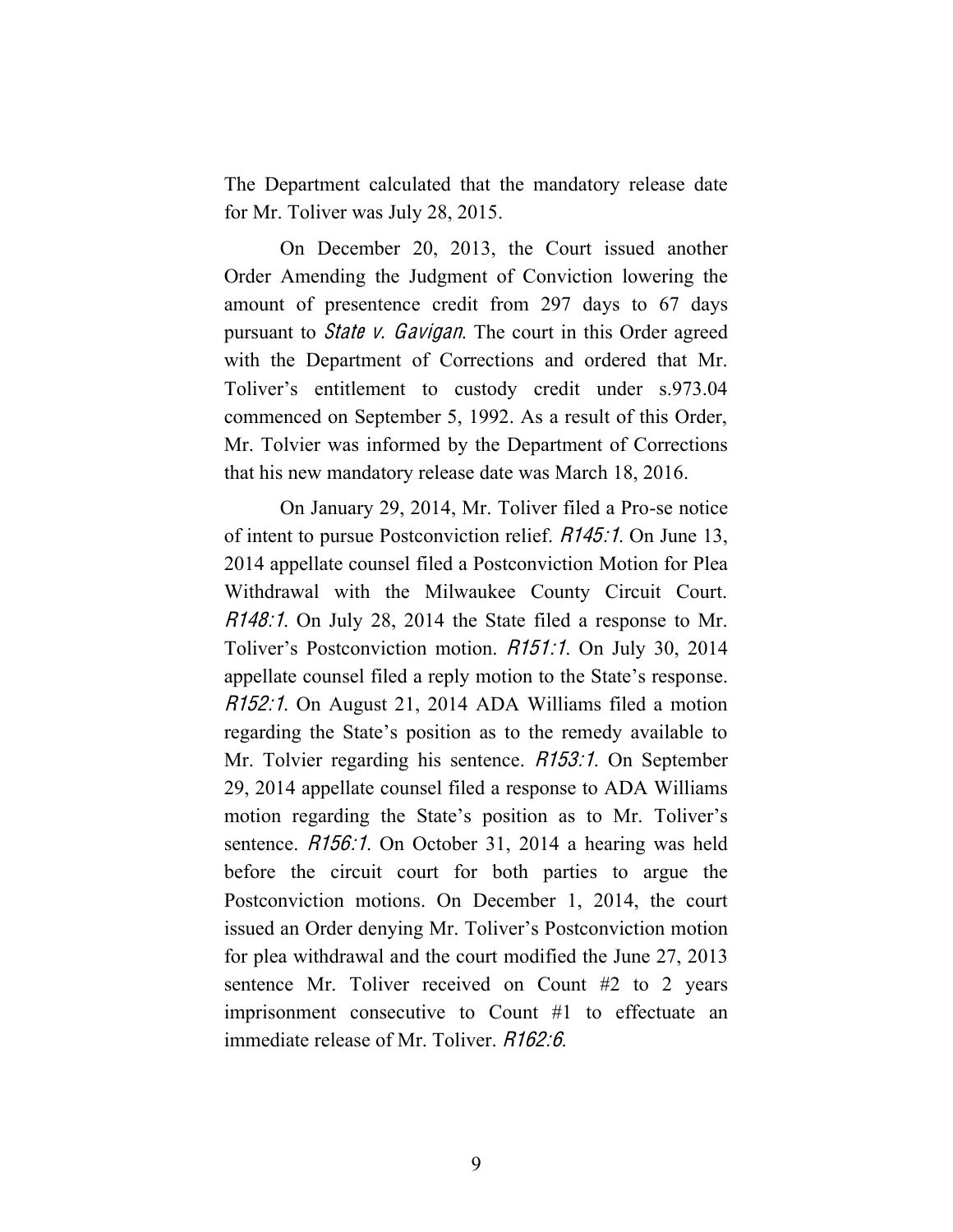## Argument

I. The T rial Court E rred in Denying Mr. **Toliver's** Post Conviction Motion Based on The Grounds That Mr. Toliver Did Not Enter His Pleas Knowingly, Intelligently and Voluntarily

In order to withdraw one's plea after sentencing, the defendant must establish by clear and convincing evidence that failure to allow a withdrawal would result in a "manifest injustice." Stat<sup>e</sup> <sup>v</sup>. Trochinski, 253 Wis.2d 38, 644 N.W.2d 891, 898 (2002). "A defendant may demonstrate a manifest injustice by showing that the guilty plea was not made knowingly, intelligently and voluntarily." State v. Hoppe, 317 Wis.2d 161, 765 N.W.2d 794 (2009). "When a guilty plea is not knowingly, intelligent and voluntary, a defendant is entitled to withdraw the plea as a matter of right because such a plea 'violates fundamental due process'." Id. The Court of Appeals of Wisconsin has previously held that a defendant's misunderstanding of a collateral consequence of a guilty plea is grounds for plea withdrawal if it is based on "affirmative incorrect statements." State v. Brown, 276 Wis.2d 559 (Ct. App. 2004). The defendant's "misunderstanding of the consequences of his pleas undermines the knowing and voluntary nature of his pleas." Id. Additionally, the Wisconsin Court of Appeals has previously held that in some circumstances, "a particular consequence is deemed 'collateral' because it rests in the hands of another government agency or different tribunal. Stat<sup>e</sup> <sup>v</sup>. Kosina, 226 Wis.2d 482, 486, 595 N.W.2d 464 (Ct. App. 1999).

The primary issue presented during this case was the amount of custody credit Mr. Toliver was entitled to at the time of sentencing. Additionally, the impact the custody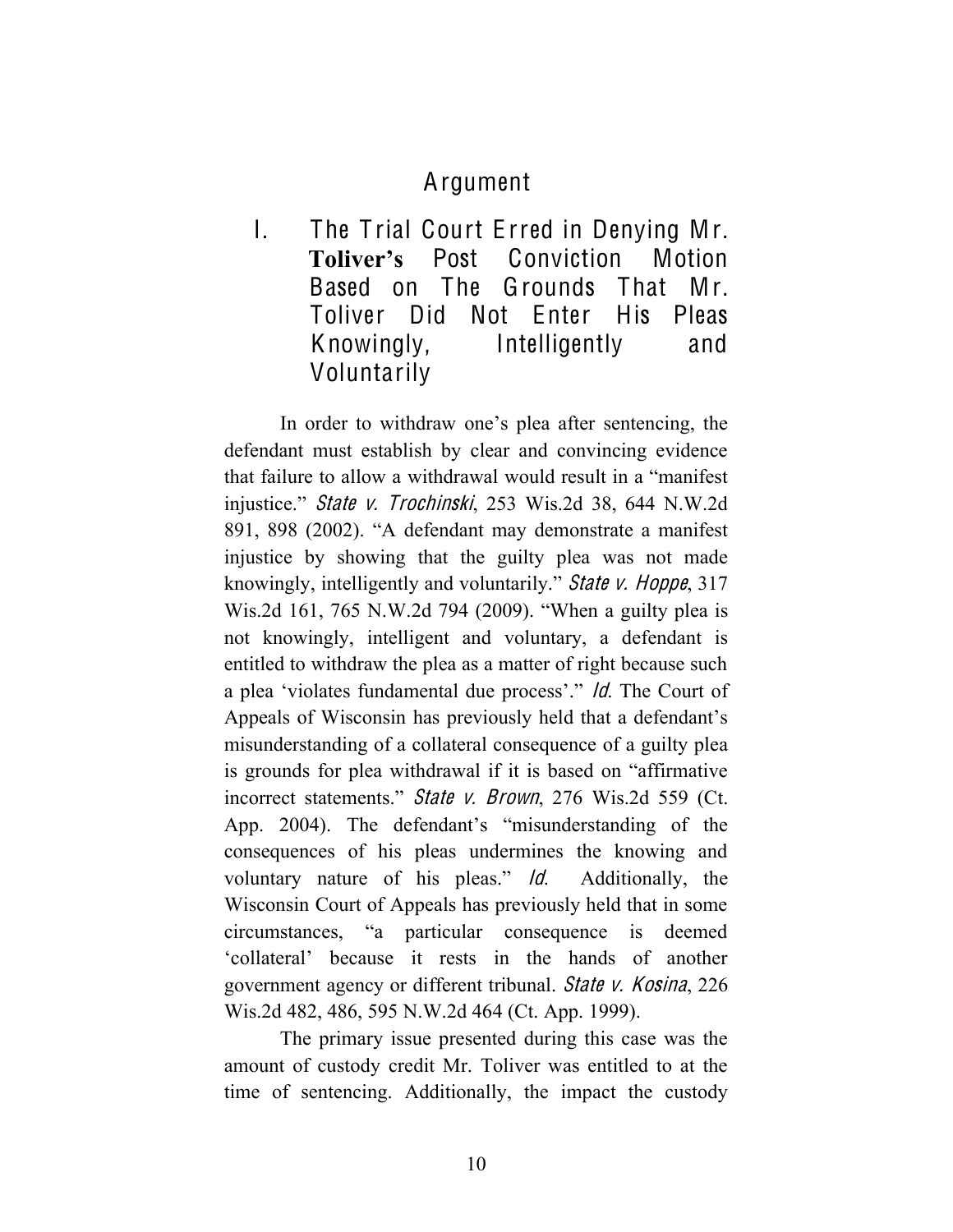credit had on Mr. Toliver's mandatory release date was also as important as outlined by the parties. Mr. Toliver's mandatory release date, which was completely contingent on how much confinement credit he was granted by the Department of Corrections, is a collateral consequence of his plea.

It is clear that Attorney Knight and ADA Williams's numerous statements regarding Mr. Toliver's expected mandatory release date if he were to receive a maximum sentence on the two amended charges were "affirmative incorrect statements." On January 25, 2013 Mr. Toliver entered pleas to an amended Count #1 of Felony Murder and Count #2 of Concealing a Corpse. It is clear that at the time Mr. Tolvier was sentenced on January 25, 2013 that both the State and the Defense made a number of comments regarding Mr. Toliver's custody credit. At that hearing, ADA Williams in his sentencing remarks explained that "I think we both agree that after two-thirds Mr. Toliver would be mandatory released. And in my calculations that would come to about a year and a half to two years from now. I think it is more than a year and a half from now." R170:5. ADA Williams went on to explain to the court that "I think that just to release Mr. Toliver now after being—after serving 21, almost 22 years in prison would not serve anyone. I think there has to be a transition period with the prison. I think that year and a half would be a good transition period, and at that point Mr. Toliver would be released and out on patrol." *ld.* at 6. In addition, a Pretrial Incarceration form was submitted by Attorney Knight submitting custody credit for all 7,917 days from Mr. Toliver's original date of arrest of May 24, 1991 to the date of sentencing of January 25, 2013. At that hearing, the court ordered that Mr. Tolvier be entitled to the 7,917 days of credit. Based on the statements made on the record by the parties, Mr. Toliver, at that time, was expecting a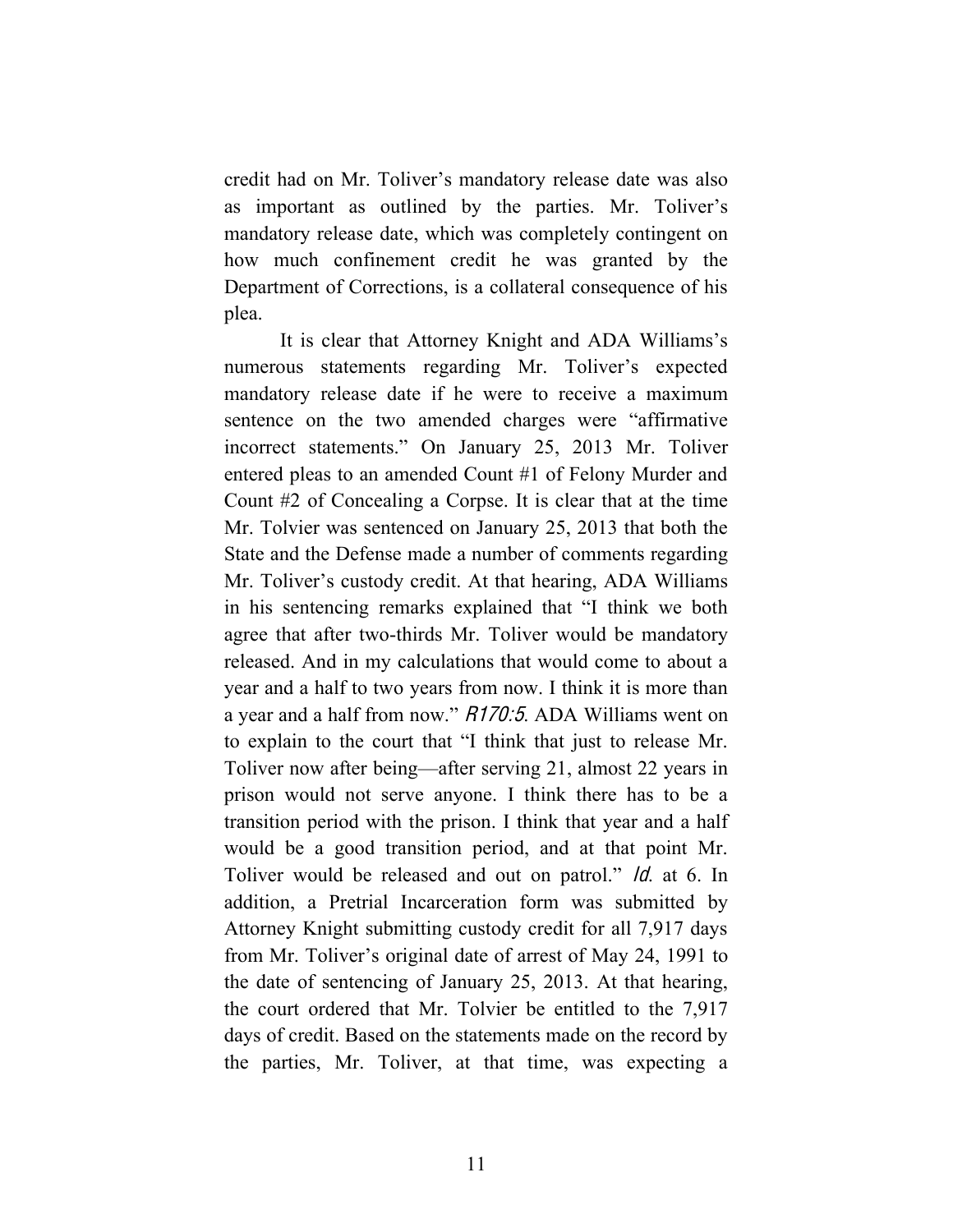mandatory release date of sometime between April and July of 2014.

On June 26, 2013 Mr. Toliver found himself back in court because the Department of Corrections had notified the court that the Hiding a Corpse charge that Mr. Tolvier previously plead to back on January 25, 2013 did not exist at the time the present offenses were committed on May 12, 1991. At the June 26, 2013 hearing Attorney Knight informed the court that the previous plea would have to be vacated. ADA Williams informed the court that the State was making the same offer to Mr. Toliver, just with a different charge, and that Mr. Toliver "would have to be mandatorily released in ten months under out agreement." R172:4.

On June 27, 2013 Attorney Knight informed the court that the parties had reached an agreement where the Count #1 Felony Murder charge previously plead to would not be vacated and that Mr. Tolvier would be pleading to Count #2 as a charge of First Degree Reckless Endangerment. R173:2. Attorney Knight indicated to the court the parties were stipulating and agreeing that the previous sentence imposed in Count #1 is consecutive to Count #2 but concurrent to anything else and that all parties have agreed that Mr. Tolvier was entitled to credit of 297 days and "then by operation of credit required under Section 973.04, he is also granted credit for incarceration served on the original sentence from March 16, 1992 to today's date, June 27, 2013, that total will be 7,793 days. Id. at 3. A pretrial incarceration credit form was signed by Attorney Knight, Mr. Toliver and ADA Williams calculating 8,070 total days. R118:1.

The Department of Corrections, on a number of times, made it clear, through letters to the circuit court that Mr. Toliver's release date rested in the Department's hands and not in the hands of the circuit court and for that reason the issue of custody credit was a collateral consequence of Mr. Toliver's guilty plea. The Department repeatedly ignored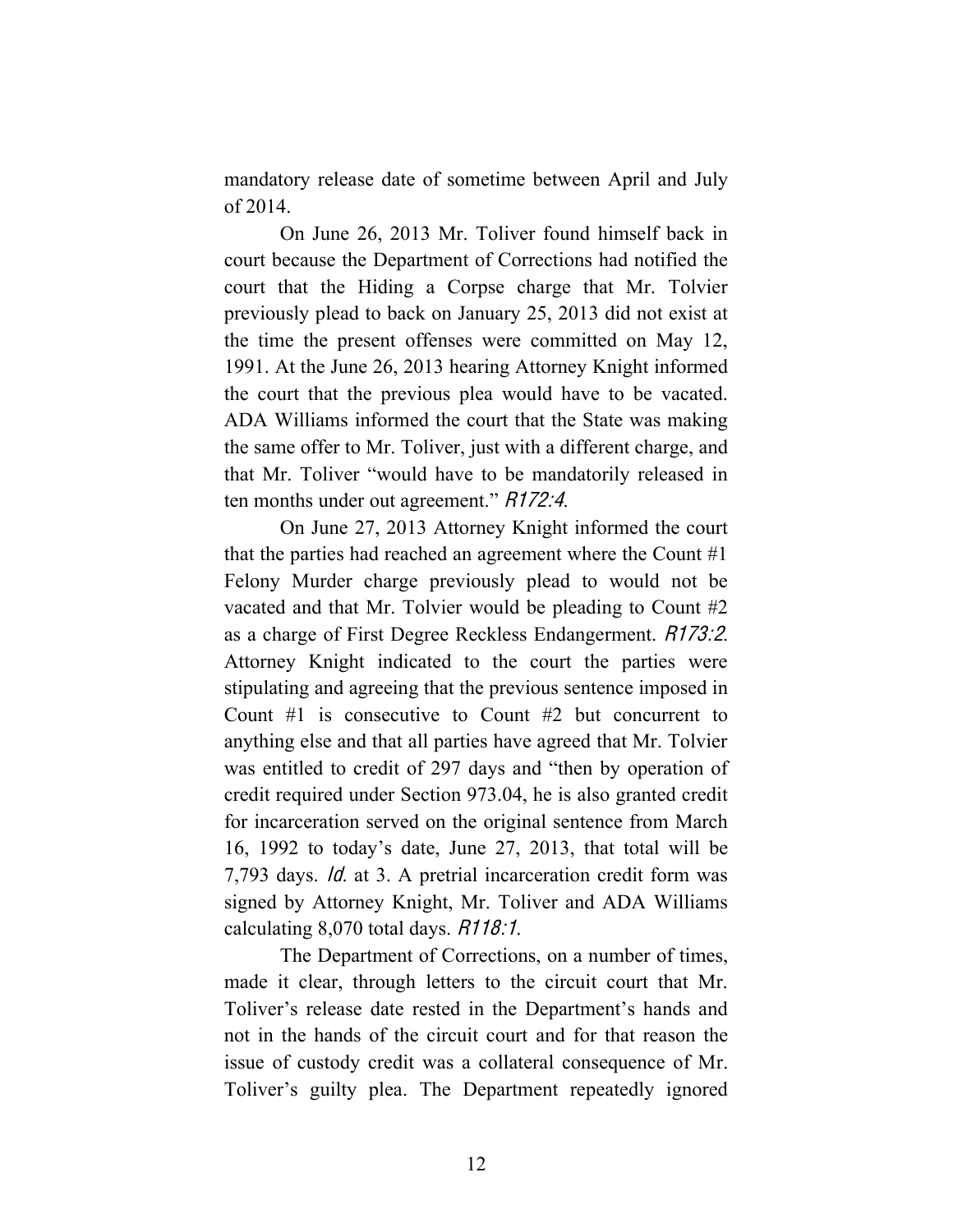Judgments of Conviction and written Orders from the circuit court indicating that Mr. Toliver was entitled to custody credit from March 16, 1992. Ultimately, the court agreed with the Department and Mr. Toliver was credited with custody credit from September 5, 1992 to the present. As a result of the final Order from the court, the Department of Corrections informed Mr. Toliver that his new mandatory release date was March 18, 2016. This final release date was at least an entire year after Mr. Tolvier was promised by his own attorney, by ADA Williams and by the circuit court at the time he was sentenced on this case on June 27, 2013.

Because of the misinformation that Mr. Toliver received from Attorney Knight and by ADA Williams about the custody credit he was entitled to, particularly the application of s.973.04 and the impact on his mandatory release date, Mr. Toliver entered his guilty pleas with an incorrect understanding of the consequences of his pleas, namely the effect a maximum sentence would have on his expected release date. For this reason, Mr. Toliver had a misunderstanding of what his maximum sentence in fact was and for that reason could not freely, knowingly and voluntarily enter his pleas. This is a "manifest injustice' and should permit Mr. Tolvier to withdraw his pleas because the custody credit was a collateral consequence of his guilty pleas and his pleas were based on affirmative incorrect statements. The issue of custody credit was not simply an issue the parties addressed as part of their sentencing arguments. It is clear from the record that the parties, in their negotiations which lead to Mr. Toliver entering a plea on June 27, 2013, that the amount of custody credit that Mr. Toliver was entitled to was considered by the parties in their negotiations and were part of the plea itself. The record shows that the plea agreement entered into by the parties was based on Mr. Toliver's custody credit.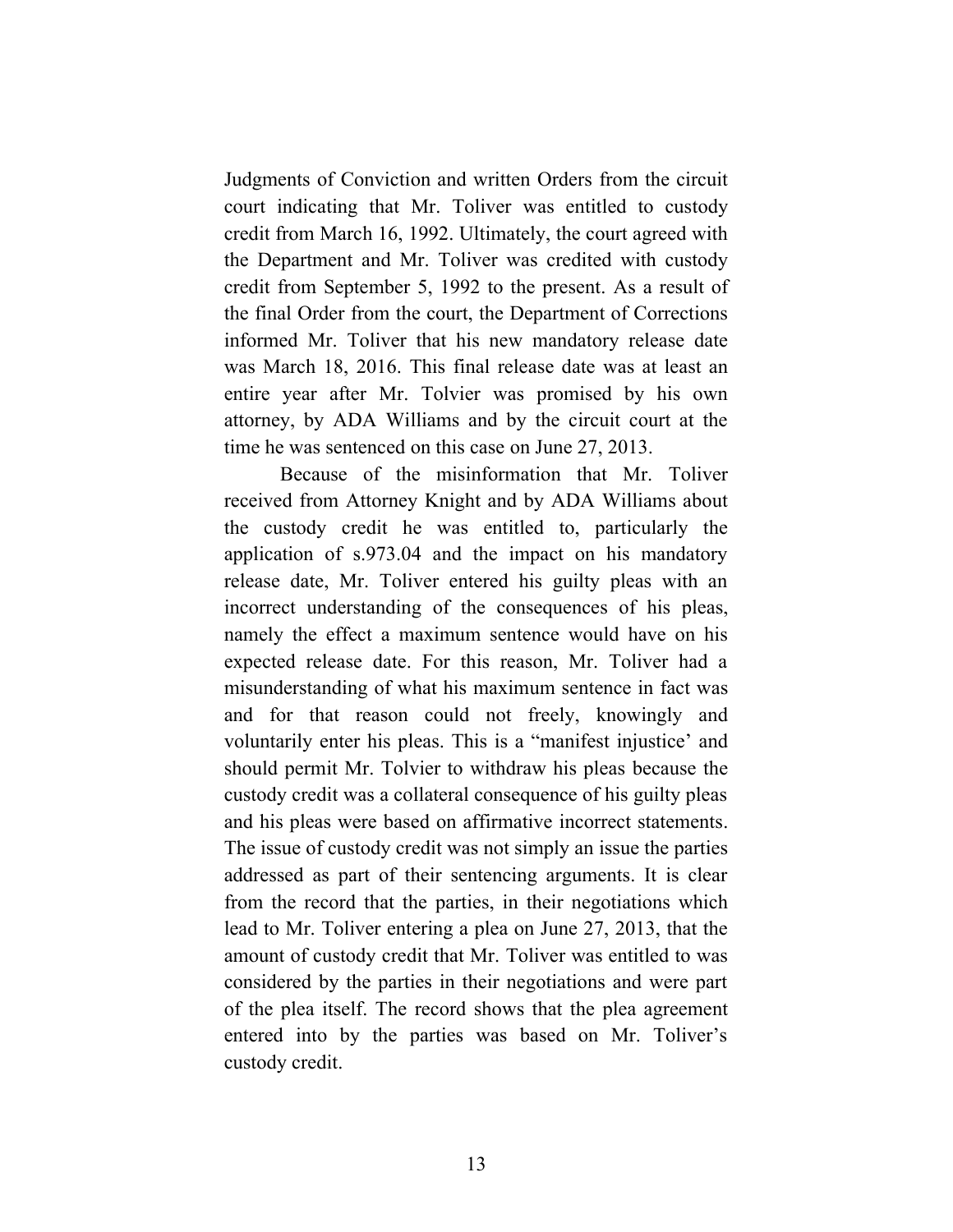In sum, Mr. Toliver asks this Court to grant an order allowing him to withdraw his pleas because he was misinformed regarding the amount of custody credit he was entitled to and that the issue of custody credit was the driving force of the parties in the plea agreement they reached on June 27, 2013 and the impact that credit had on his mandatory release date and because the trial court erred in denying the Postconviction motion.

II. The T rial Court E rred in Denying Mr. **Toliver's Post Conviction Motion**  Based on the Grounds That the Plea Agreement Was Premised on a Legal Impossibility

"When a guilty plea is not knowing, intelligent and voluntary, a defendant is entitled to withdraw the plea as a matter of right because such a plea 'violates fundamental due process." Stat<sup>e</sup> <sup>v</sup>. Hoppe, 317 Wis.2d 161, 765 N.W.2d 794 (2009). The Court in Stat<sup>e</sup> <sup>v</sup>. Wood<sup>s</sup> found that the defendant's plea not knowing and voluntary because he made the decision to plead guilty based on inaccurate information provided to him by the attorneys and the court. Woods, 173 Wis.2d 129, 496 N.W.2d 144 (Ct. App. 1992). Additionally, the Court in Dawson held that "a plea agreement that leads a defendant to believe that a material advantage or right has been preserved when, in fact, it cannot legally be obtained produces a plea that is 'as a matter of law…neither knowing nor voluntary." Stat<sup>e</sup> <sup>v</sup>. Dawson, 276 Wis.2d 418, 688 N.W.2d 12 (Ct. App. 2004), citing Stat<sup>e</sup> <sup>v</sup>. Riekoff, 112 Wis.2d 119, 128, 332 N.W.2d 744 (1983).

In the present case, Mr. Toliver was lead to believe that he gained a material advantage of having his sentence run concurrent to his 1991 sentence. Mr. Toliver was lead to believe this based on the fact that the word "concurrent" was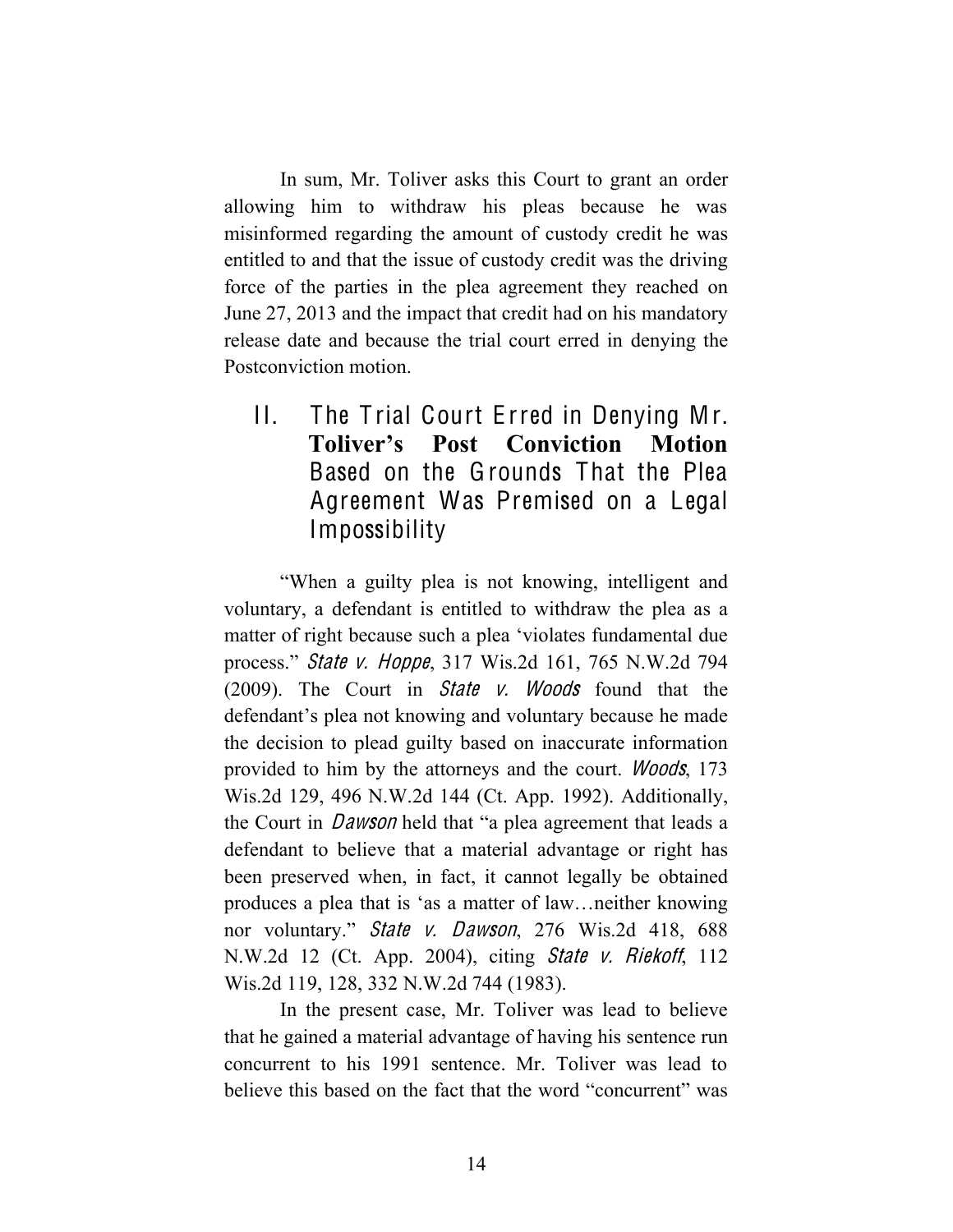used in the actual agreement and because of the calculation of custody credit by his attorney. The plea agreement entered into was that the parties would argue to run his sentence concurrent to any other sentence. R117:2. However, because of Wis. Stat. 973.04, there was no way to run the sentence concurrent the way that the parties had intended because of what occurred in the past and what was demanded by s. 973.04 regarding the custody credit Mr. Toliver was entitled to be credited with. Pursuant to a letter dated August 29, 2013 from the Department of Corrections, Mr. Toliver was charged with committing these crimes on May 12, 1991 and was sentenced on March 16, 1992 to a consecutive sentence. Because of the consecutive nature of the sentence Mr. Toliver received he did not start serving his sentence on this case until September 5, 1992, which was the mandatory release date on Case F-910277. R121:1.

Mr. Toliver was also informed that he was entitled to a certain amount of custody credit. The custody credit that was calculated by his attorney and agreed to by ADA Williams, and ultimately the court, was later determined by the Department of Corrections to be an inaccurate amount of credit and for that reason Mr. Toliver was not credited with the amount of time he was lead to believe he was entitled to at the time of entering a plea. For these reasons, Mr. Toliver's pleas were neither knowing nor voluntary and must be withdrawn.

In sum, Mr. Tolvier asks this Court to grant an Order allowing his pleas to be withdrawn because Mr. Toliver did not enter the pleas knowing and voluntary because he was lead to believe he was receiving a material benefit of his sentence running concurrent to his 1991 sentence and was lead to believe he has an amount of custody credit that was later determine he did not have.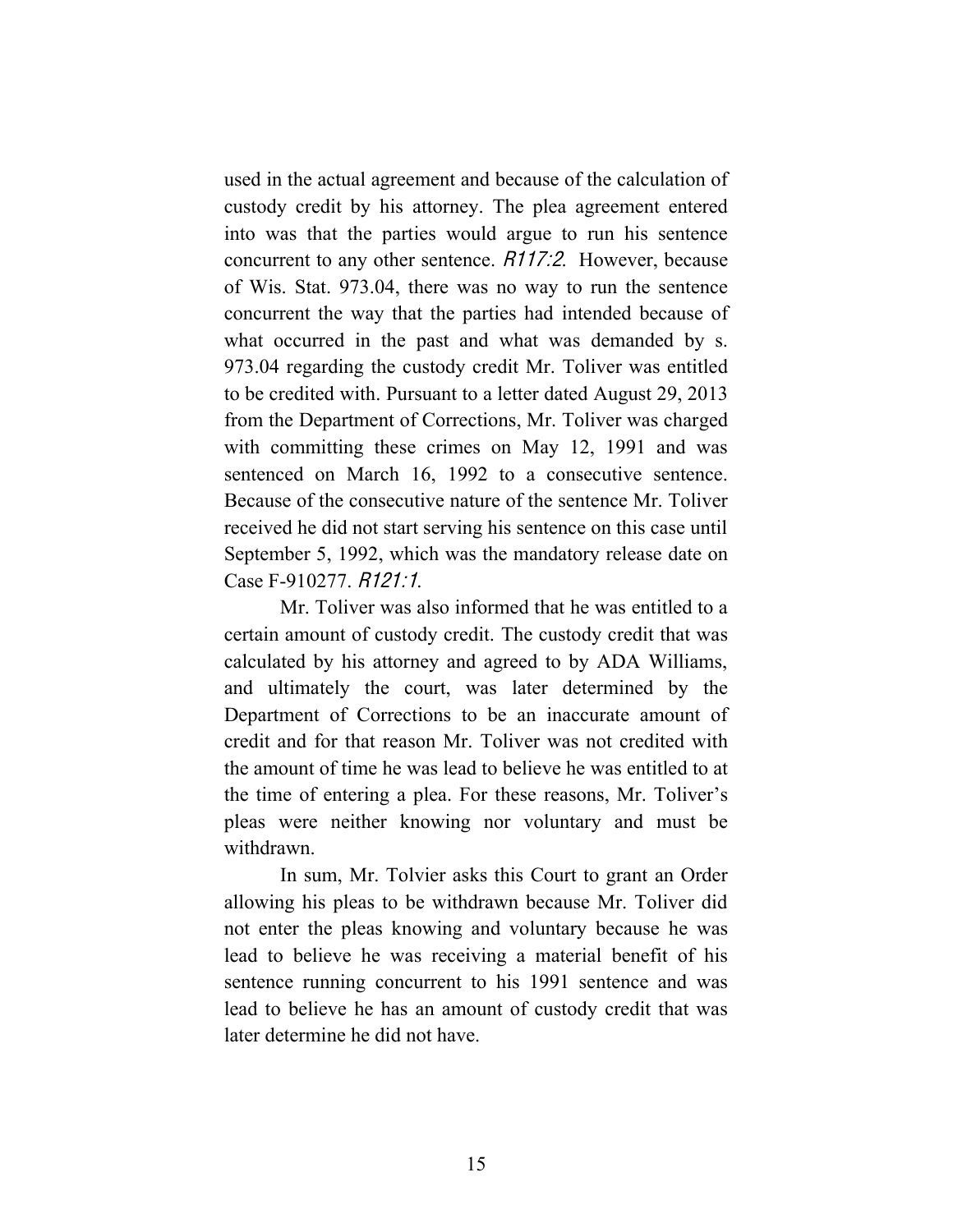## III. The Trial Court Erred in Failing to **Vacate Mr. Toliver's Entire Plea on**  Grounds That Mr. Toliver Plead to a Non-Existent Crime

It has been previously held that "the waiver doctrine does not permit conviction for a nonexistent crime", even when a defendant has specifically requested that the jury be instructed on the non-offense. State v. Cvorovic, 158 Wis.2d 630, 631, 462 N.W.2d 897 (Ct. App. 1990) "Criminal subject matter jurisdiction, conferred by law, is the power of the court to inquire into the charged crime, to apply the applicable law and to declare the punishment."  $\frac{Id}{d}$  at 634, citing *Mack v*. State, 93 Wis.2d 287, 294 (1983)) "Subject matter jurisdiction cannot be conferred on the court by consent, and an objection to it cannot be waived."  $(d)$  Wisconsin law clearly has established that a judgment "resulting from a complaint or information which charges no offense recognized in law is void ab initio." *State v. Briggs*, 579 N.W.2d 783 (Ct. App. 1998); See also *Howard v. State*, 139 Wis. 529, 534 (1909)

On January 23, 2013, Mr. Toliver appeared in court after the Seventh Circuit reversed the original conviction from 1991 and sent this case back to the circuit court for a new trial. R169:2. Two days later, on January 25, 2013, the parties entered into a plea agreement whereby the original count of First Degree Intentional Homicide, As a Party to a Crime, would be amended to one count of Felony Murder and one count of Concealing a Corpse. R170:5. On May 3, 2013, the Department of Corrections drafted a letter to the court explaining that the count of Hiding a Corpse was not a statute at the time that Mr. Toliver committed the act back on May 12, 1991. R112:1. On June 26, 2013, Mr. Toliver appeared back in court. At that hearing, defense counsel informed the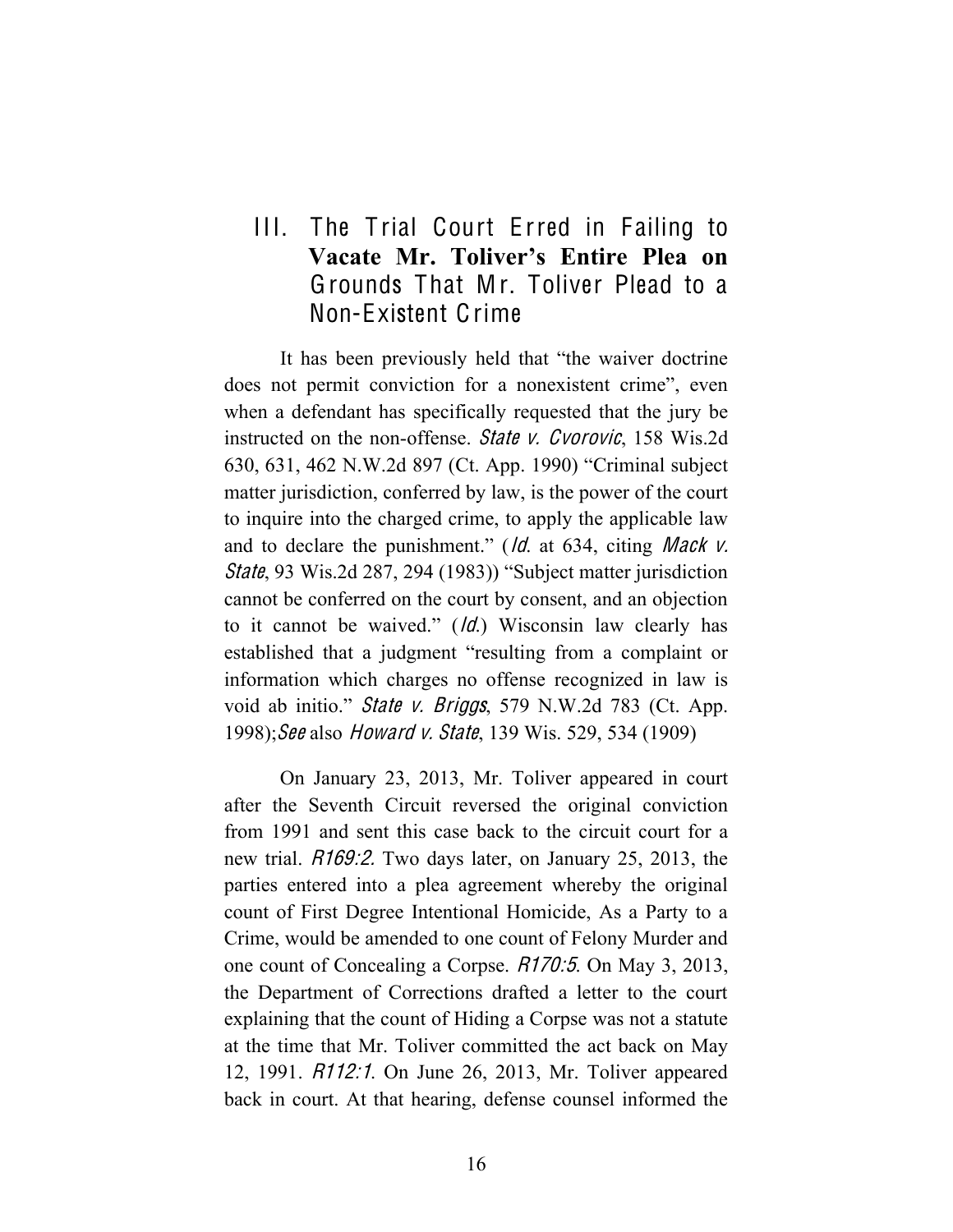court that the previously entered plea would have to be vacated. R172:2. On June 27, 2013, Mr. Tolvier once again appeared in court. Mr. Toliver's attorney informed the court that the parties had reached an agreement whereby the one count of Felony Murder, previously pleads to, would not be vacated, but that in place of Hiding a Corpse, Mr. Tolvier would be pleading to First Degree Reckless Endangerment. R173:2.

When Mr. Tolvier entered his pleas on January 25, 2013 to an amended count of Felony Murder and one count of Concealing a Corpse, he unknowingly entered a plea to a crime that did not exist. This error was not recognized until May 3, 2013 when the Department of Corrections sent a letter to the circuit court requesting clarification of the Judgment of Conviction. Then, on June 26, 2013, when Mr. Toliver appeared before the circuit court, defense counsel informed the court that the previous plea would have to be vacated.

Mr. Toliver then appeared before the court the following day, where defense counsel informed the court the parties reached an agreement whereby the Felony Murder charge previously plead to by Mr. Tolvier would not be vacated and that Mr. Tolvier would be pleading to a count of First Degree Reckless Endangerment instead of the Hiding a corpse charge. It was at this hearing, that the circuit court erred in not vacating the entire plea previously entered by Mr. Toliver.

When Mr. Toliver originally entered his plea, the plea agreement called for him to plead to a charge (Hiding a Corpse) that was non-existent at the time of the charged offense. For that reason, the entire agreement was void and improper. The Court in *Briggs*, held that "Because the circuit court had no subject matter jurisdiction over a non-existent crime, even though the charge was filed as part of an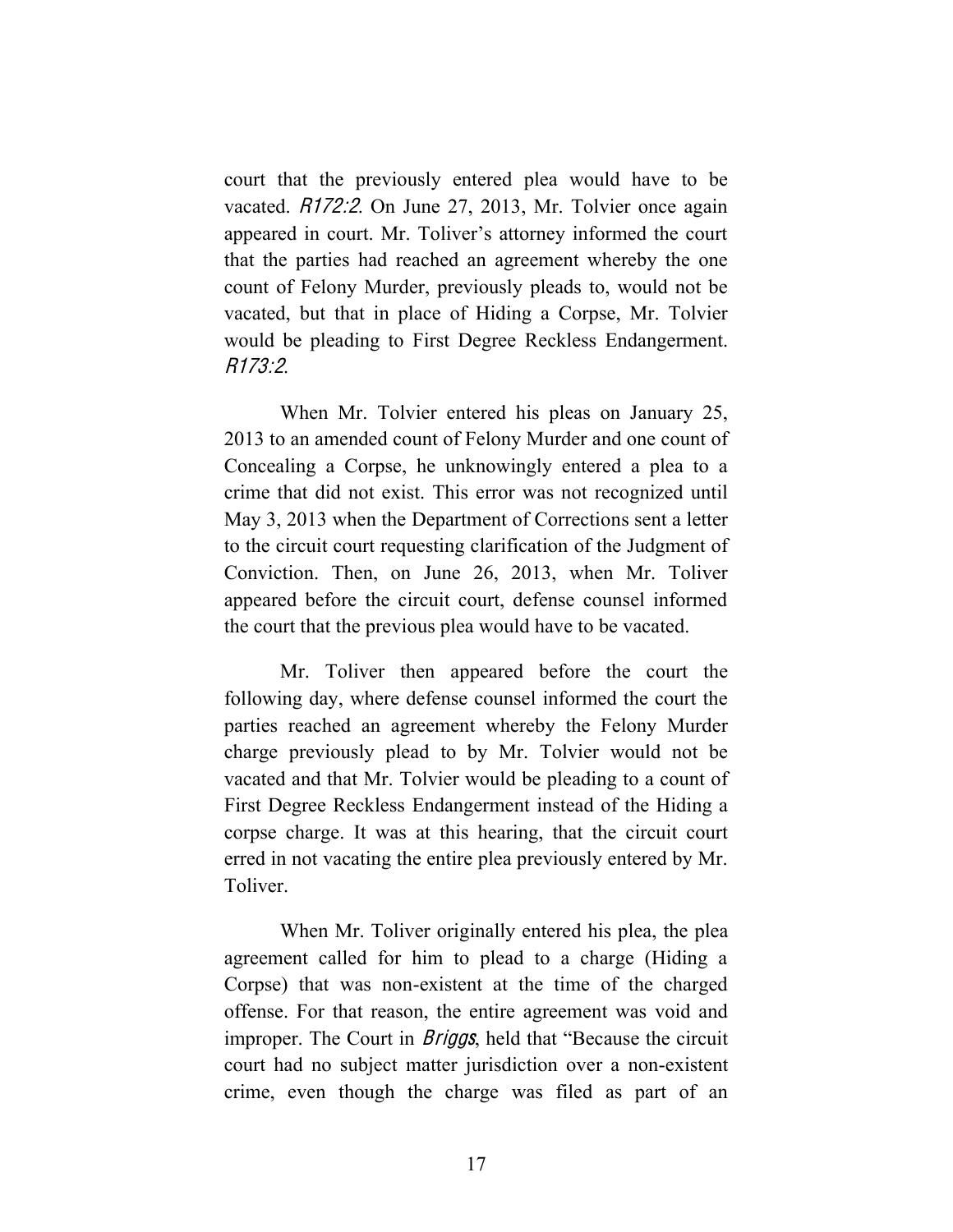amended information pursuant to a plea agreement, Brigg's conviction for attempted felony murder must be vacated…" Stat<sup>e</sup> <sup>v</sup>. Briggs, 579 N.W.2d 783 (Ct. App. 1998) In the present case, the circuit court did not have subject matter jurisdiction over the non-existent crime of Hiding a Corpse when Mr. Toliver entered his plea to this charge on January 25, 2013. The court then erred on June 27, 2013 when the court did not vacate the entire plea, but only vacated the Hiding a Corpse count.

The error occurred, even though Mr. Toliver's attorney informed the court at that hearing that the parties had reached an agreement that whereby the count of Felony Murder, previously plead to, would not be vacated. The court in Mack stated that "Subject matter jurisdiction cannot be conferred on the court by consent, and an objection to it cannot be waived." Mack <sup>v</sup>. State, 93 Wis.2d 287, 294, 286 N.W.2d 563, 566 (1983) For that reason, even if Mr. Tolvier wanted to and did in fact enter into an agreement with the State on June 27, 2014 to enter a plea to the previously charge of Felony Murder, it was error by the court for failing to vacate the previous plea for that charge, and require Mr. Toliver to enter a new plea to the charge. The original amendment of the count of Felony Murder was part of a plea agreement that included a non-existent charge. For that reason, the entire agreement needed to be vacated. However, the court did not vacate the entire plea, just the count regarding the Hiding a Corpse, and this was error.

In sum, Mr. Toliver asks this Court to order that the pleas in this matter be vacated because the trial court erred when the court failed to vacate the previously entered plea because of the non-existence of one of the charges plead to by Mr. Toliver.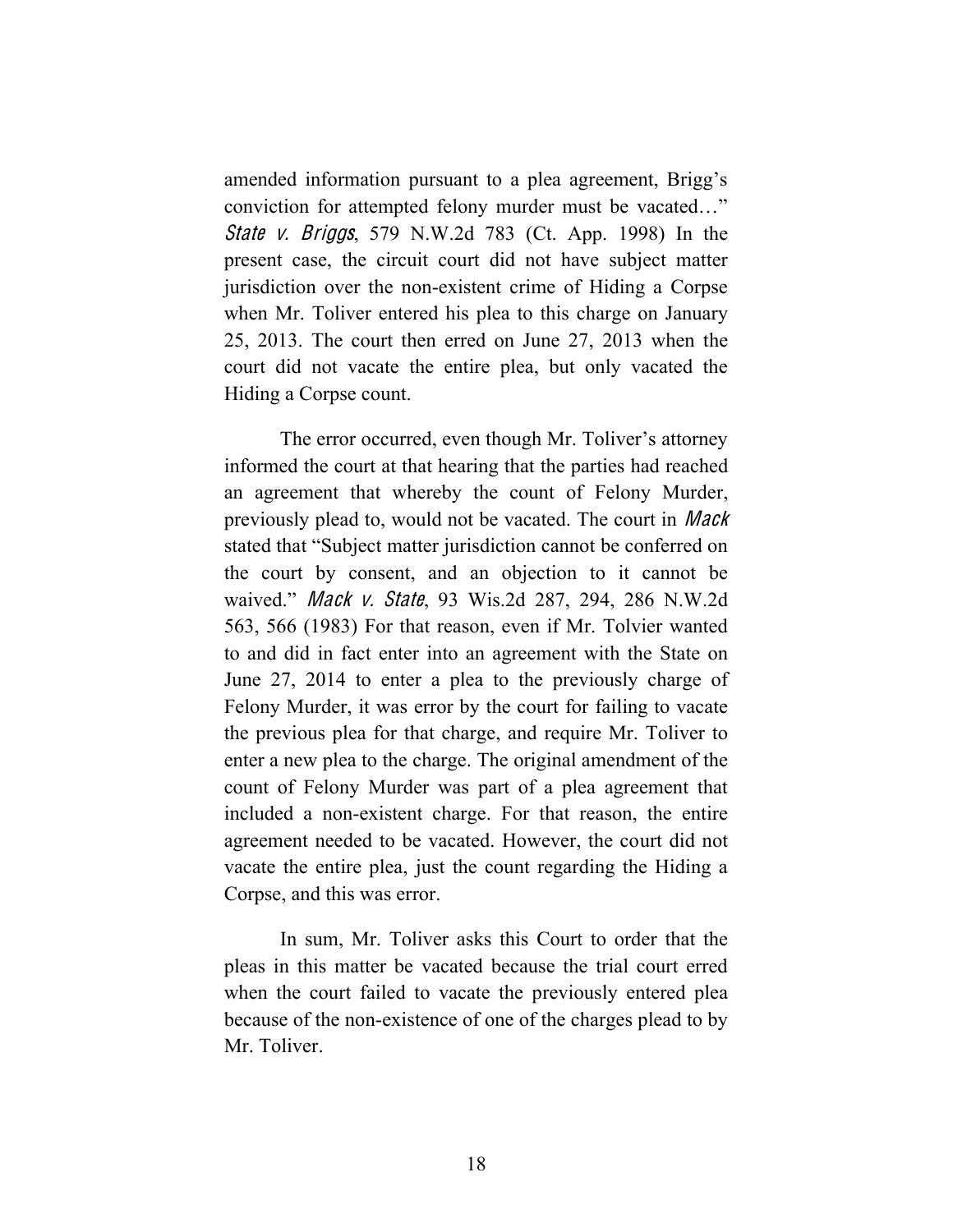IV. The T rial Court E rred in Denying Mr. **Toliver's** Post Conviction Motion Based on the Grounds That Trial Counsel Failed to Provided Effective Representation to Mr. Toliver

The United States Supreme Court established a twoprong test for ineffective assistance of counsel. Strickland <sup>v</sup>. Washington, 466 US 668, 104 S.Ct. 2052, 80 L.Ed.2d 674 (1984). First, the defendant must show that counsel's performance was deficient and that counsel's errors were prejudicial. Id. Even if deficient performance is found, judgment will not be reversed unless the defendant proves that the deficiency prejudiced his defense. Stat<sup>e</sup> <sup>v</sup>. Johnson, 153 Wis.2d 121, 449 N.W.2d 845 (1990). Deficient performance requires "showing that counsel made errors so serious that counsel was not functioning as the 'counsel' guaranteed the defendant by the Sixth Amendment." Id. at 687, 104 S.Ct at 2064. It must be shown that "counsel's representation fell below an objective standard of reasonableness." Id. (quoting Strickland, 466 U.S. at 688) The "reasonableness of counsel's performance is to be evaluated from counsel's perspective at the time of the alleged error and in light of all the circumstances." Strickland <sup>a</sup><sup>t</sup> 385.

The prejudice standard as set forth in Strickland states that "the defendant must show that there is a reasonable probability that, but for counsel's unprofessional errors, the result of the proceeding would have been different. A reasonable probability is a probability sufficient to undermine confidence in the outcome." Id. at 694, 104 S.Ct. at 2068. The two-part *Strickland* test applies to challenges to guilty pleas based on ineffective assistance of counsel. Hill <sup>v</sup>. Lockhart, 472 U.S. 52 (1985). In the context of pleas a defendant must show the outcome of the plea process would have been different with competent advice. *Lafler v. Cooper*, 132 S.Ct.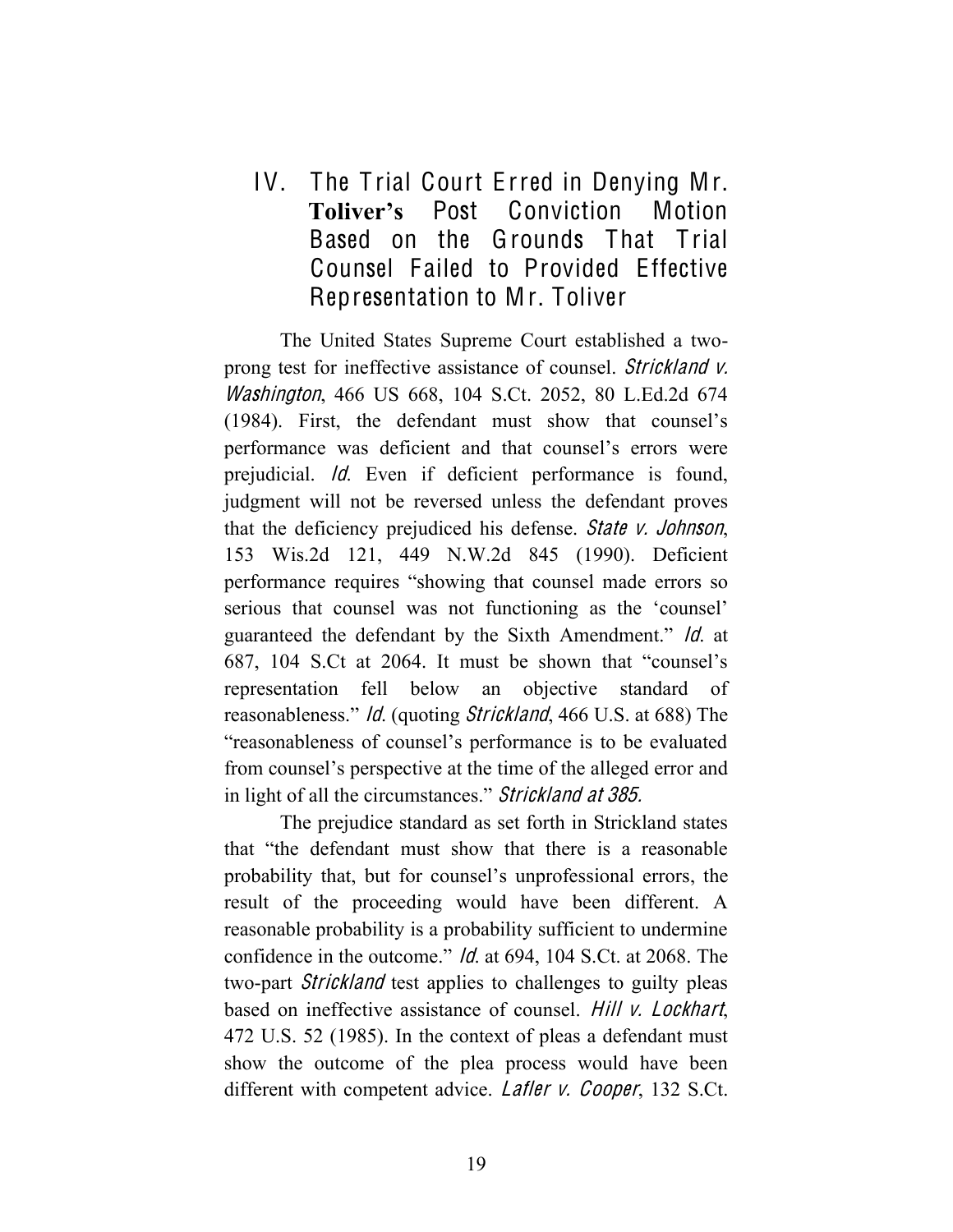1376 (2012); see *Missouri v. Frye*, 132 S.Ct. 1399, 1388-1389 (2012).

Mr. Toliver's attorney was deficient because he incorrectly calculated his credit which leads to incorrectly advising his client on his mandatory release date, and in effect incorrectly advising Mr. Toliver of the maximum sentence. Attorney Knight did not research the history of the case and how Mr. Toliver's case may be impacted by s.973.04 and the separate sentence that Mr. Toliver received in the current sentence which lead to him starting his sentence on this case on September 5, 1992. Attorney Knight did not clarify with the Department of Corrections regarding Mr. Toliver's sentence credit prior to allowing Mr. Toliver to enter into pleas and be sentenced in this case.

Not only did Attorney Knight's failure to properly calculate Mr. Toliver's custody credit prior to sentencing on June 27, 2013, but this failure prejudice the outcome of this case. In order to determine whether Attorney Knight's error was prejudicial to Mr. Toliver, he must prove by a reasonable probability that but for the error, the result of the proceeding would have been different. Strickland, 466 U.S. at 694.

On October 31, 2014 Mr. Toliver testified during the Postconviction Motion Hearing in Milwaukee County Circuit Court. At that hearing Mr. Toliver testified that prior to entering his pleas in June 2013, he spoke with Attorney Knight regarding that amount of jail credit he was entitled to. R174:29. Mr. Toliver was asked by appellate counsel at that hearing "did you consider the custody credit that you had in making your decision whether to go to trial or not to go to trial?" Id. at 30. In response, Mr. Tolvier stated "That was the only reason I took it." *Id*. Appellate counsel also asked Mr. Toliver "If you would have know prior to entering your plea that you were not entitled to the custody credit that you believed you were, would you have accepted the state's offer?" and Mr. Toliver responded "No." and went on to state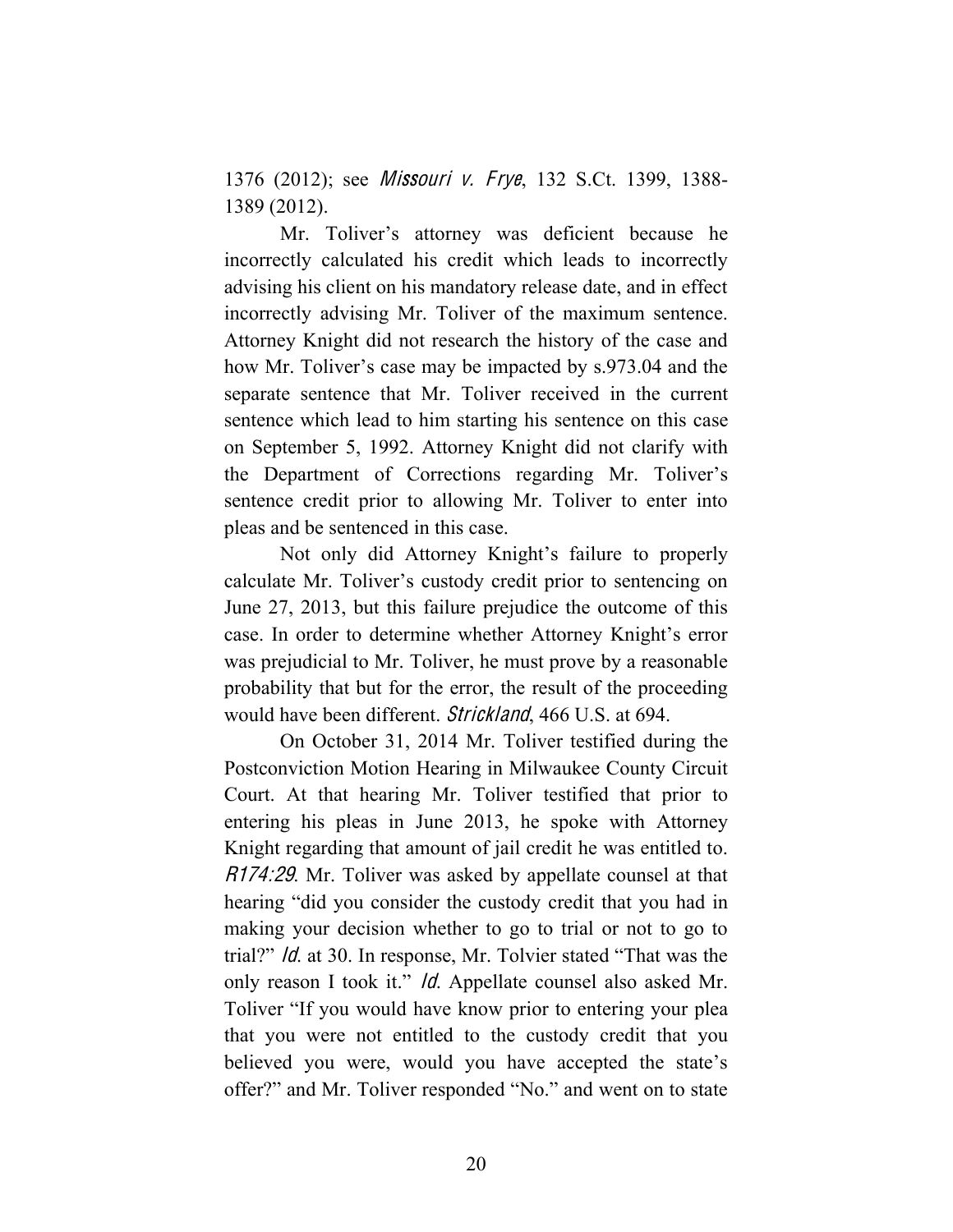that "No, I wouldn't have accepted it because I wasn't going to accept it on June 25. I demanded a trial." Id.

Mr. Toliver showed through his testimony that he would not have entered pleas in this matter had it not been for his conversation with Attorney Knight regarding the amount of custody credit he was entitled to and the affect his credit had on his release date. In fact, when the parties appeared before the court on June 26, 2013, Attorney Knight informed the court that based on a letter dated May 3, 2013 from the Department of Corrections, that Mr. Toliver's pleas had to be vacated and that at that point the parties had not reached an agreement to resolve the case with a plea. R172:2. It was not until the hearing held on June 27, 2013 whereby Mr. Tolvier entered pleas in this matter. However, that plea was based upon the statements from Attorney Knight regarding the amount of custody credit Mr. Toliver was entitled to. At that hearing on June 27, 2013, Attorney Knight informed the court the parties had reached an agreement and that Mr. Tolvier was entitled to pretrial credit of 297 days and "then by operation of credit required under Section 973.04, he is also granted credit for incarceration served on the original sentence from March 16, 1992 to today's date, June 27, that total will be 7,793 days." R173:3. It was at that hearing that a pretrial incarceration credit form was submitted to the court for 8,070 total days and was signed by Mr. Toliver, Attorney Knight and ADA Williams.

All of this information shows that the issue of custody credit and the impact that it had on Mr. Tolvier's mandatory release date was not only discussed prior to entering a plea on June 27, but was the driving force behind Mr. Toliver's decision to enter a plea. In fact, Mr. Toliver testified at the Postconviction hearing as such. The record clearly shows that custody credit was considered by all the parties in this case and was a part of the negotiations. The custody credit that Mr. Toliver was entitled to was not simply a sentencing issue, but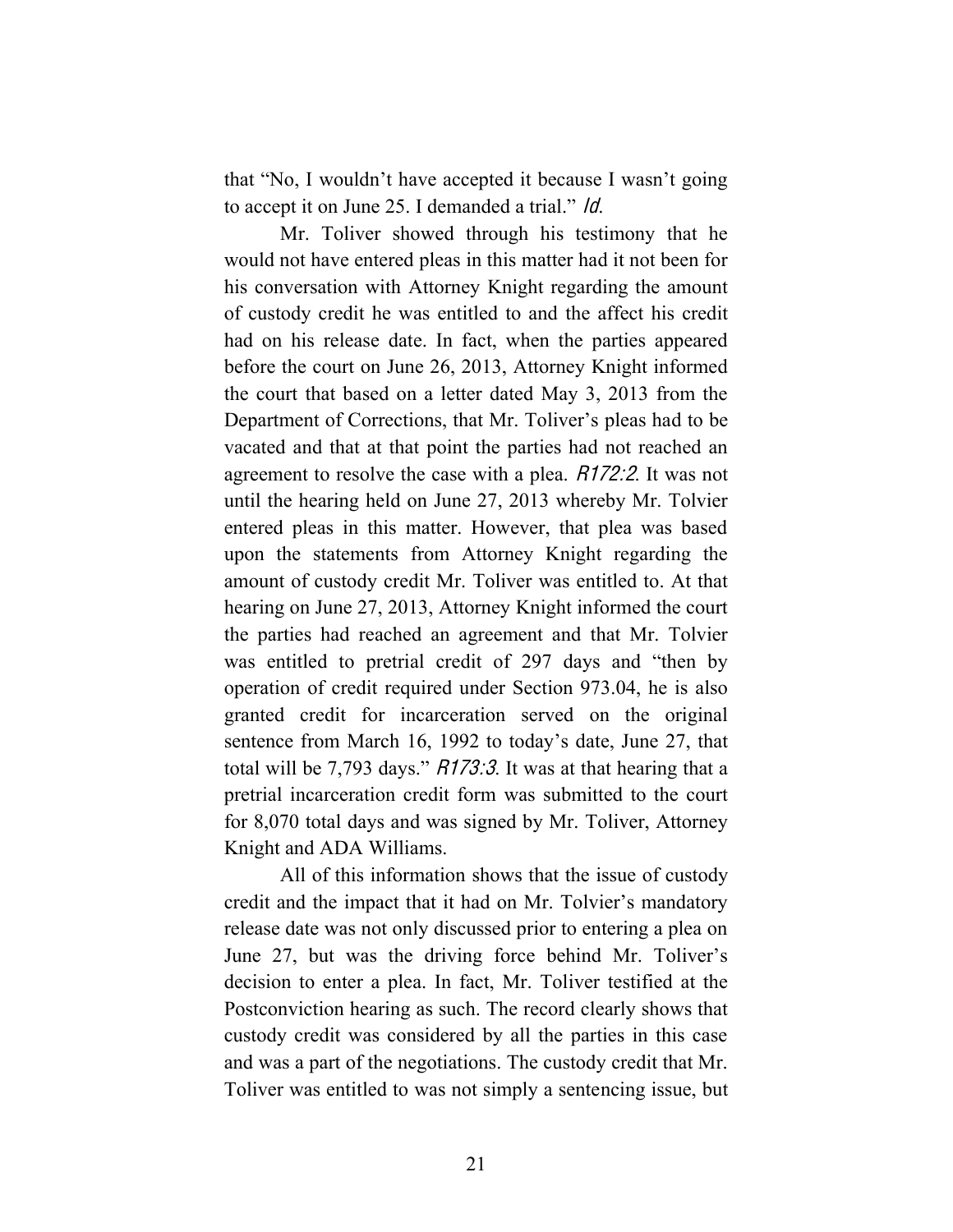the record shows was a driving force in the negotiations to resolve the case. For that reason, Mr. Toliver was denied the effective assistance of counsel prior to entering his plea because he was misinformed by Attorney Knight as to the correct amount of credit and the impact the actual amount would have on his sentence.

In sum, Mr. Toliver asks this Court to order that the pleas in this matter be withdrawn and vacated because Mr. Toliver was denied the effective assistance of counsel and that the trial court erred in denying Mr. Toliver's Postconviction motion.

### Conclusion

This Court therefore should reverse the decision of the trial court denying the defendant's Post Conviction motion for plea withdrawal.

Dated at Milwaukee, Wisconsin this  $27<sup>th</sup>$  day of February, 2015.

Respectfully submitted,

MATT LAST Attorney for Defendant-Appellant State Bar No. 1081377

Gamiño Law Offices, LLC 1746 S. Muskego Ave. Milwaukee, WI 53204 Telephone (414) 383-6700

Attorney for Defendant-Appellant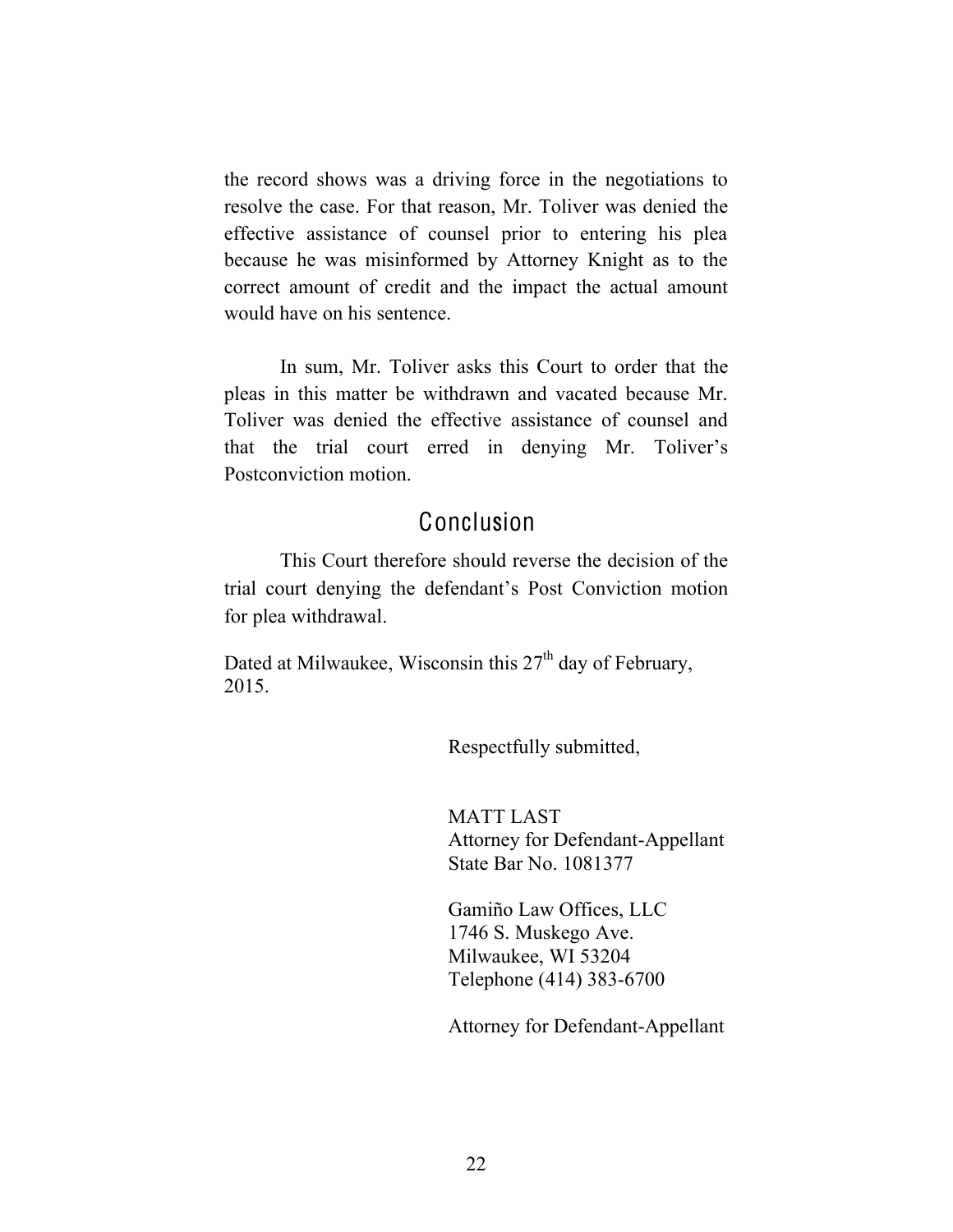APPENDIX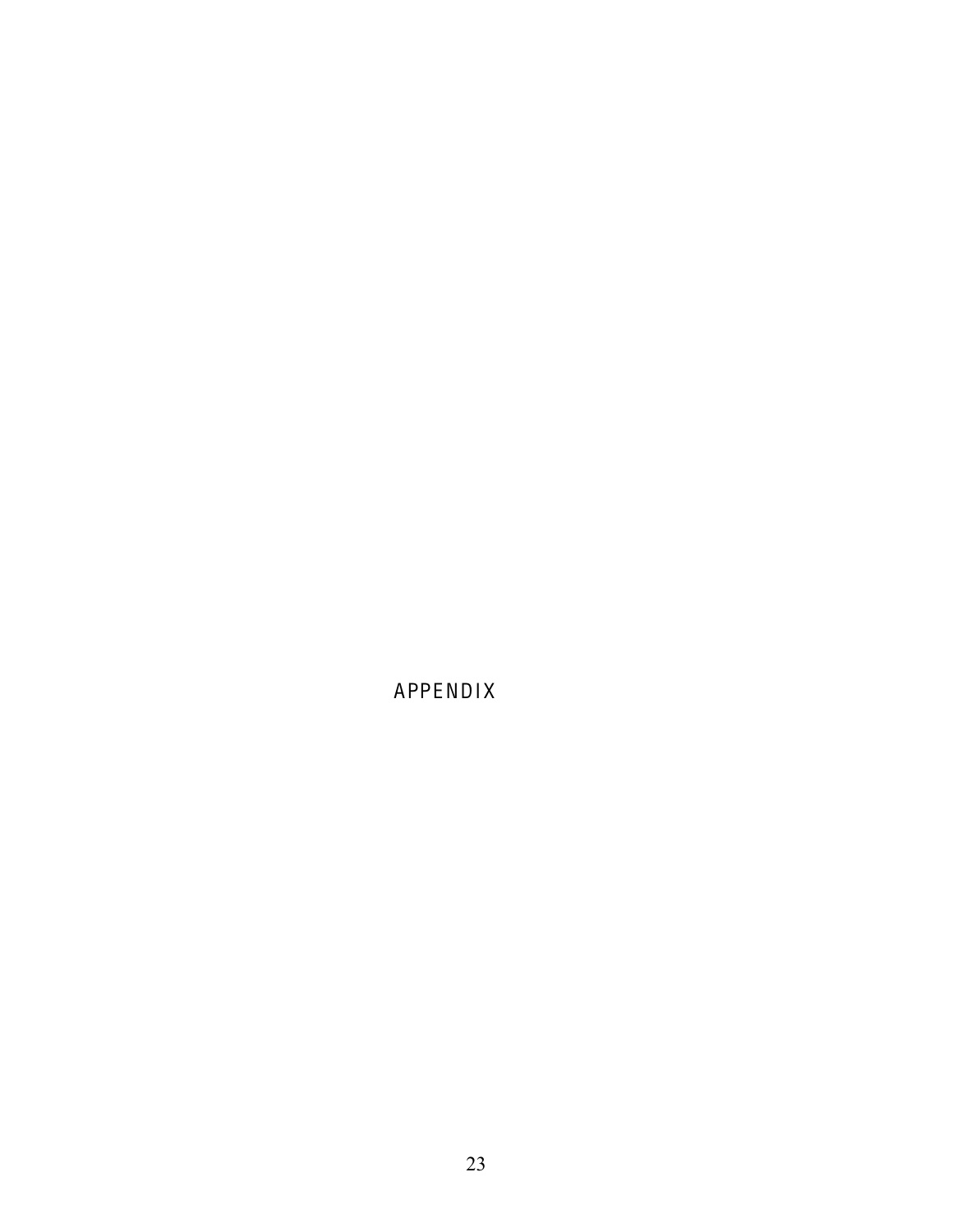### INDEX TO APPENDIX

Page

| Decision and Order Vacating Sentence                     |  |
|----------------------------------------------------------|--|
| Order Vacating Sentence Credit on Count                  |  |
| Order Amending Judgment of                               |  |
| Decision and Order Denying Postconviction Relief 107-112 |  |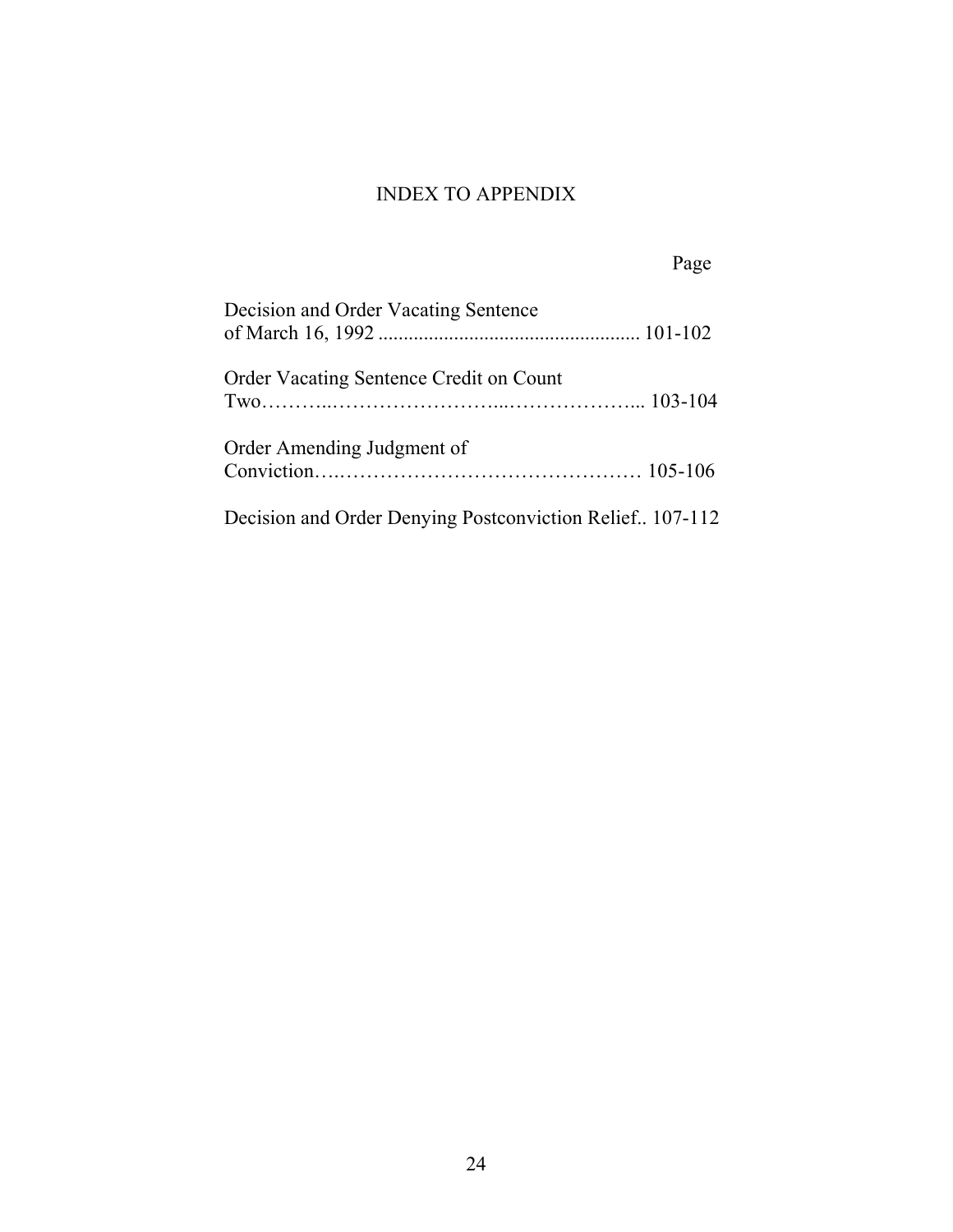#### STATE OF WISCONSIN

#### C O U R T O F A P P E A L S

#### DISTRICT I

#### STATE OF WISCONSIN,

Plaintiff-Respondent,

v.

Case No. 2014AP002939-CR

STEPHEN TOLIVER,

Defendant-Appellant.

# Certification of Form & Length

I certify that this brief meets the form and length requirements of Rule 809.19(8)(b) and (c) in that it is: proportional serif font, minimum printing resolution of 300 dots per inch, 13 point body text, 11 point for quotes and footnotes, leading of minimum 2 points and maximum of 60 characters per line. The text is 13 point type and the length of the brief is 6,731 words.

Respectfully submitted,

MATT LAST Attorney for Defendant-Appellant State Bar No. 1081377 Gamiño Law Offices, LLC 1746 S. Muskego Ave. Milwaukee, WI 53204 Telephone (414) 383-6700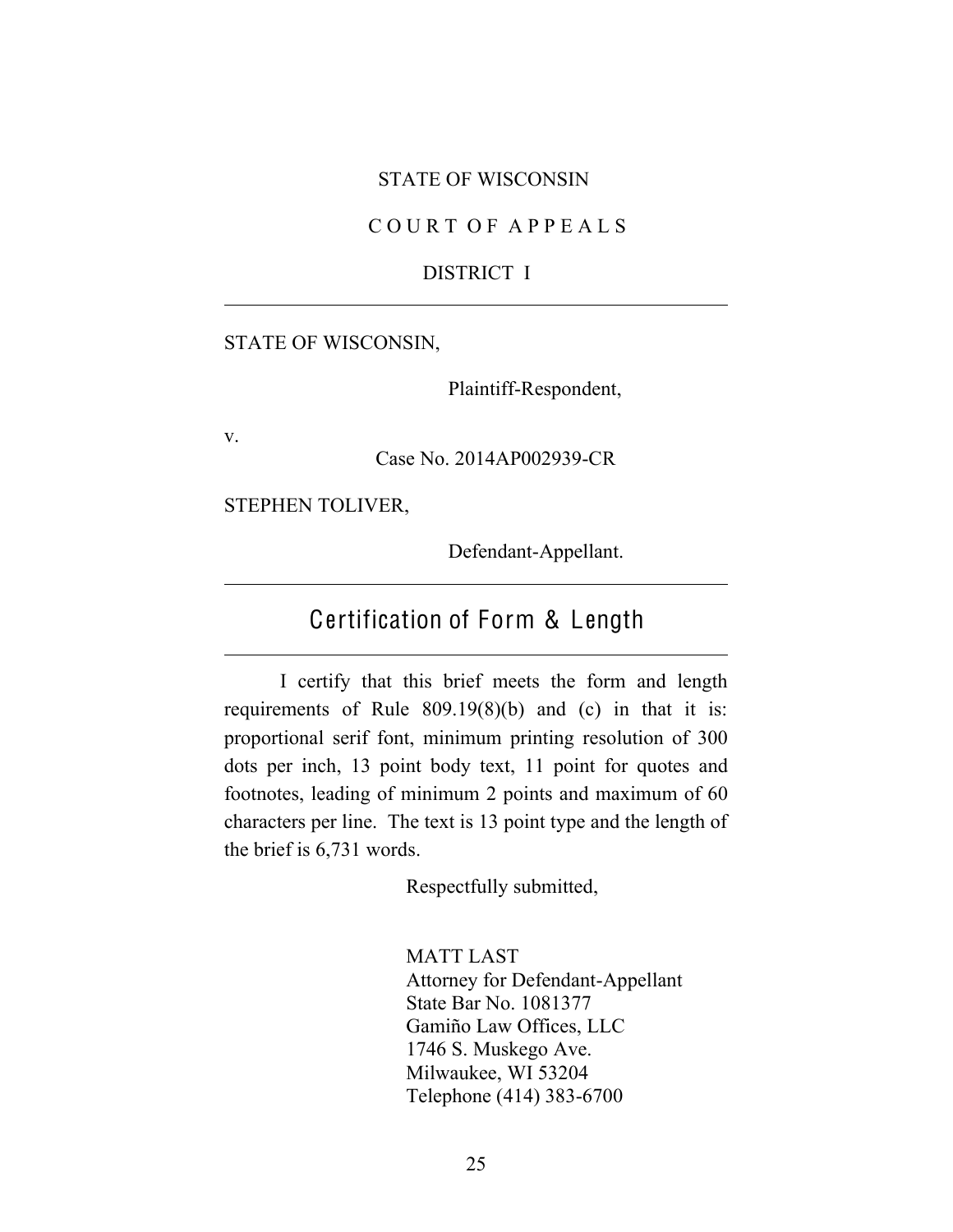#### STATE OF WISCONSIN

#### C O U R T O F A P P E A L S

#### DISTRICT I

STATE OF WISCONSIN,

Plaintiff-Respondent,

Case No. 2014AP002939-CR

v.

STEPHEN TOLIVER,

Defendant-Appellant.

## Certification of Appendix

I hereby certify that filed with this brief, either as a separate document or as a part of this brief, is an appendix that complies with  $s.809.19(2)(a)$  and that contains, at a minimum: (1) a table of contents; (2) the findings or opinion of the circuit court; and (3) portions of the record essential to an understanding of the issue raised, including oral or written rulings or decisions showing the trial court's reasoning regarding those issues.

I further certify that if this appeal is taken from a circuit court order or judgment entered in a judicial review of an administrative decision, the appendix contains the findings of fact and conclusions of law, if any, and final decision of the administrative agency.

I further certify that if the record is required by law to be confidential, the portions of the record included in the appendix are reproduced using first names and last initials instead of full names of person, specifically including juveniles and parents of juveniles, with a notation that the portions of the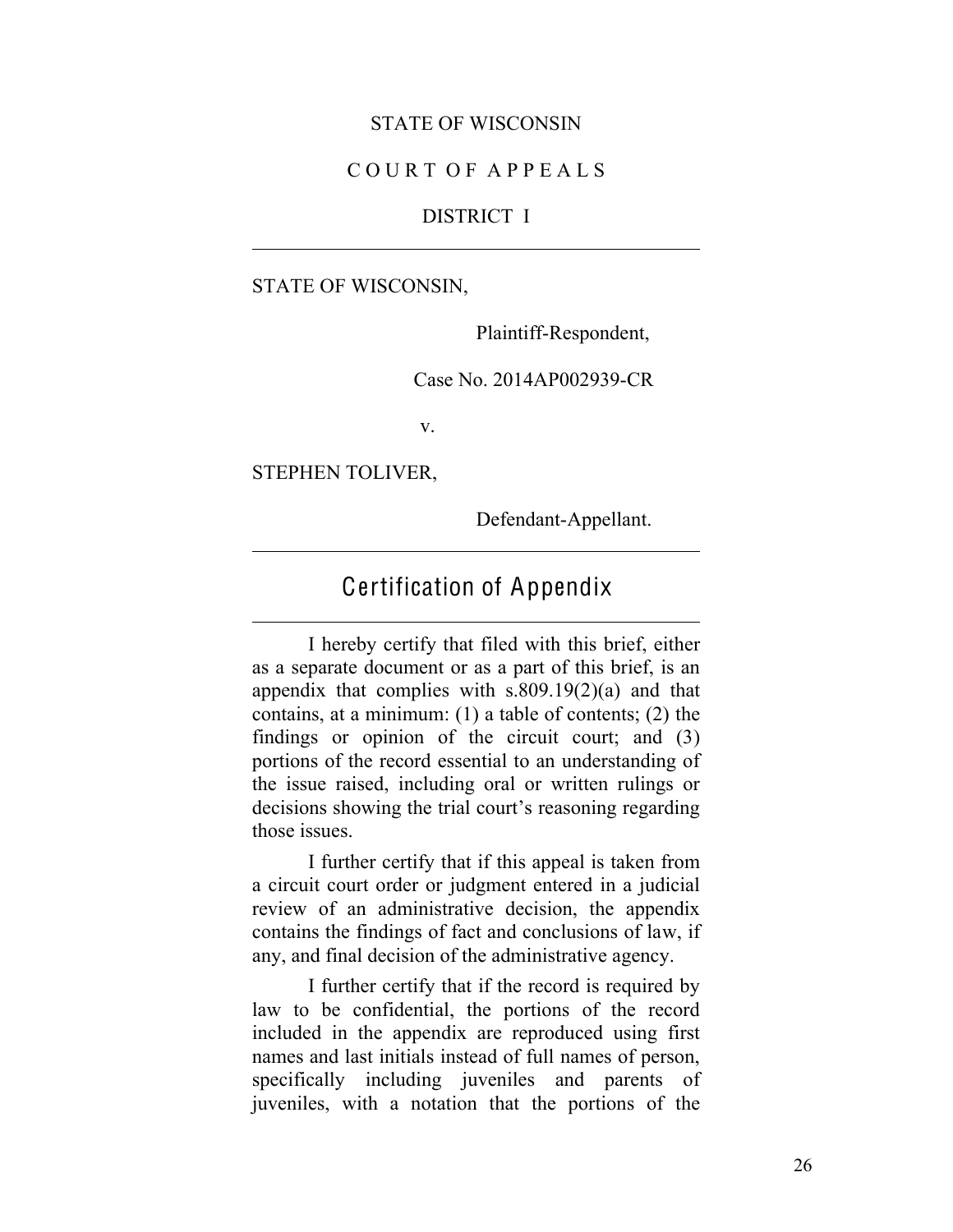record have been so reproduced to preserve confidentiality and with appropriate references to the record.

Signed:

MATT LAST Attorney for Defendant-Appellant